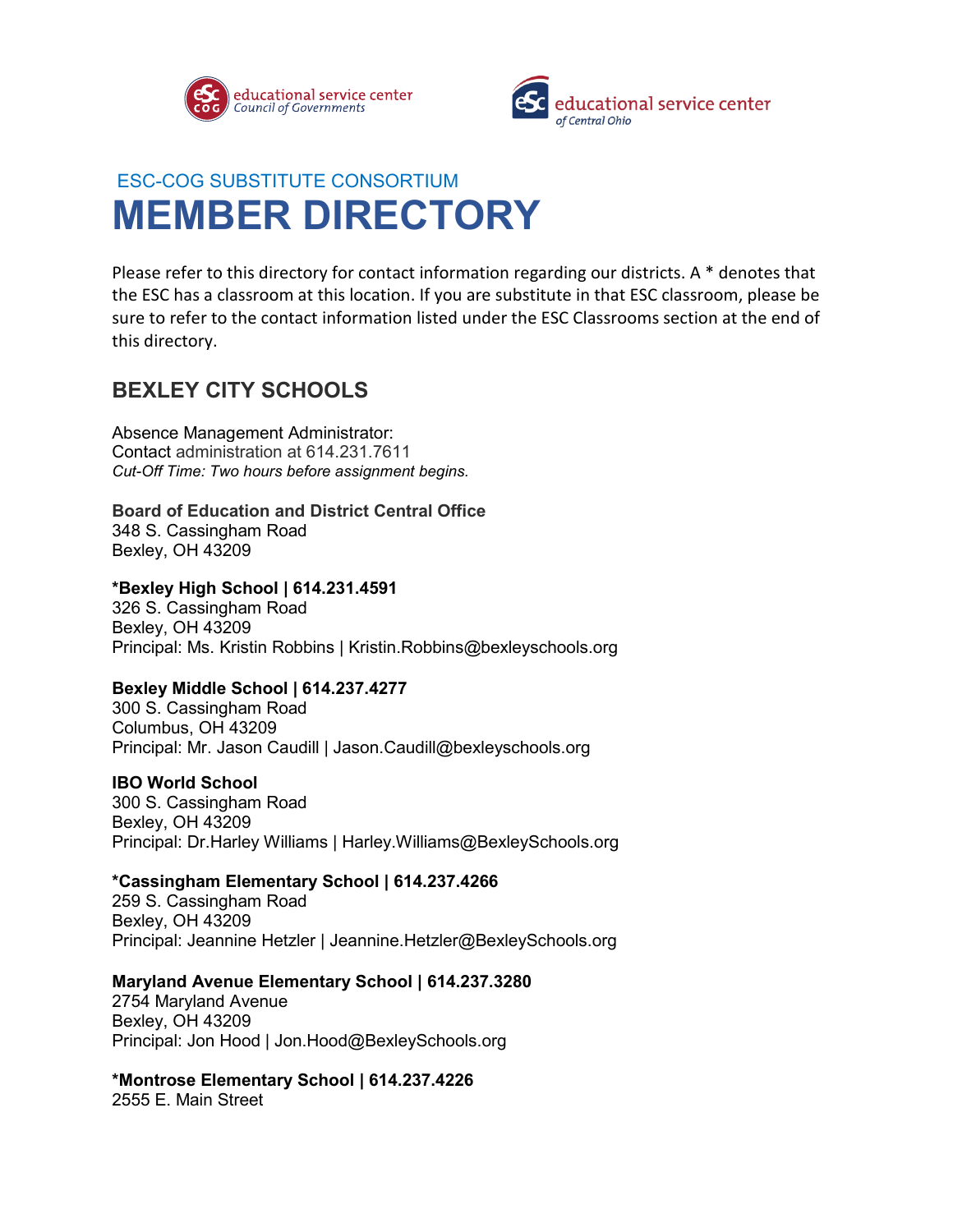Bexley, OH 43209 Principal: Dr. Quint Gage | Quint.Gage@BexleySchools.org

## **BIG WALNUT LOCAL SCHOOLS**

Absence Management Administrator: Claire Paul | 740.965.7845 | clairepaul@bwls.net *Cut-Off Time: 48 hours before assignment begins.* 

**District Administrative Office** 10 Tippett Court

Sunbury, OH 43074

### **Big Walnut High School | 740.965.3766**

555 S. Old 3C Road Sunbury, OH 43074 Principal: Andy Jados

### **Big Walnut Middle School (7/8) | 740.965.3006**

777 Cheshire Road Sunbury, OH 43074 Principal: Josh Frame

### **Big Walnut Intermediate School (5/6) | 740.965.7800**

105 Baughman Street Sunbury, OH 43074 Principal: Gary Hankins

## **Big Walnut Elementary | 740.965.3902**

940 S. Old 3C Road Sunbury, OH 43074 Principal: Annie Clark

## **General Rosecrans Elementary | 740.965.8900**

301 S. Miller Drive Sunbury, OH 43074 Principal: Megan Forman

### **Hylen Souders Elementary | 740.965.3200**

4121 Miller-Paul Road Galena, OH 43021 Principal: Matt Cox

## **Prairie Run Elementary | 740.965.7850**

701 S. Miller Drive Sunbury, OH 43074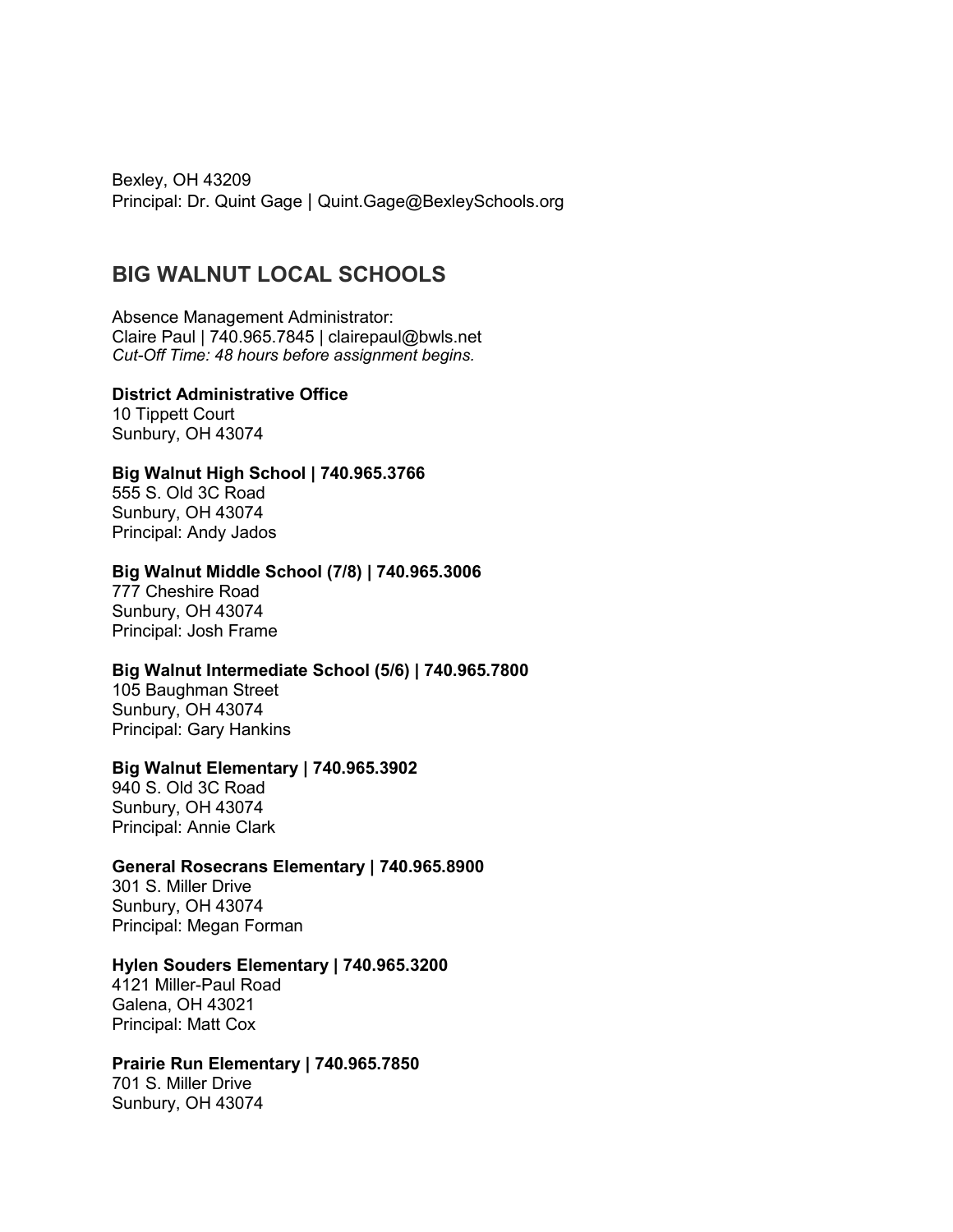Principal: Kim Castiglione

### **Big Walnut Early Learning Center at Harrison Street |** 70 Harrison Street Sunbury, OH 43074

Principal: Nick Powell

## **BUCKEYE VALLEY LOCAL SCHOOLS**

Absence Management Administrator: Mary Barr | mbarr@buckeyevalley.k12.oh.us *Cut-Off Time: 48 hours before assignment begins.* 

### **District Office | 740.369.8735** 679 Coover Road

Delaware, OH 43015

## **BV High School | 740.363.1349**

901 Coover Road Delaware, OH 43015 Principal: James Albanese Assistant Principal: Travis Rupp Secretary: Marjorie Harrel

## **BV Middle School | 740.363.6626**

683 Coover Road Delaware, OH 43015 7/8 Building Principal: Jason Spencer 5/6 Building Principal: Barry Lyons Secretary: Peggy Linstedt

## **BV East Elementary | 740.747.2266**

522 East High Street Ashley, OH 43003 Principal: Katie Karacson Secretary: Kim Hamilton

## **West Elementary | 740.666.2731**

61 N. Third Street Ostrander, Ohio 43061 Principal: Devin Anderson Secretary: Charlene Nauman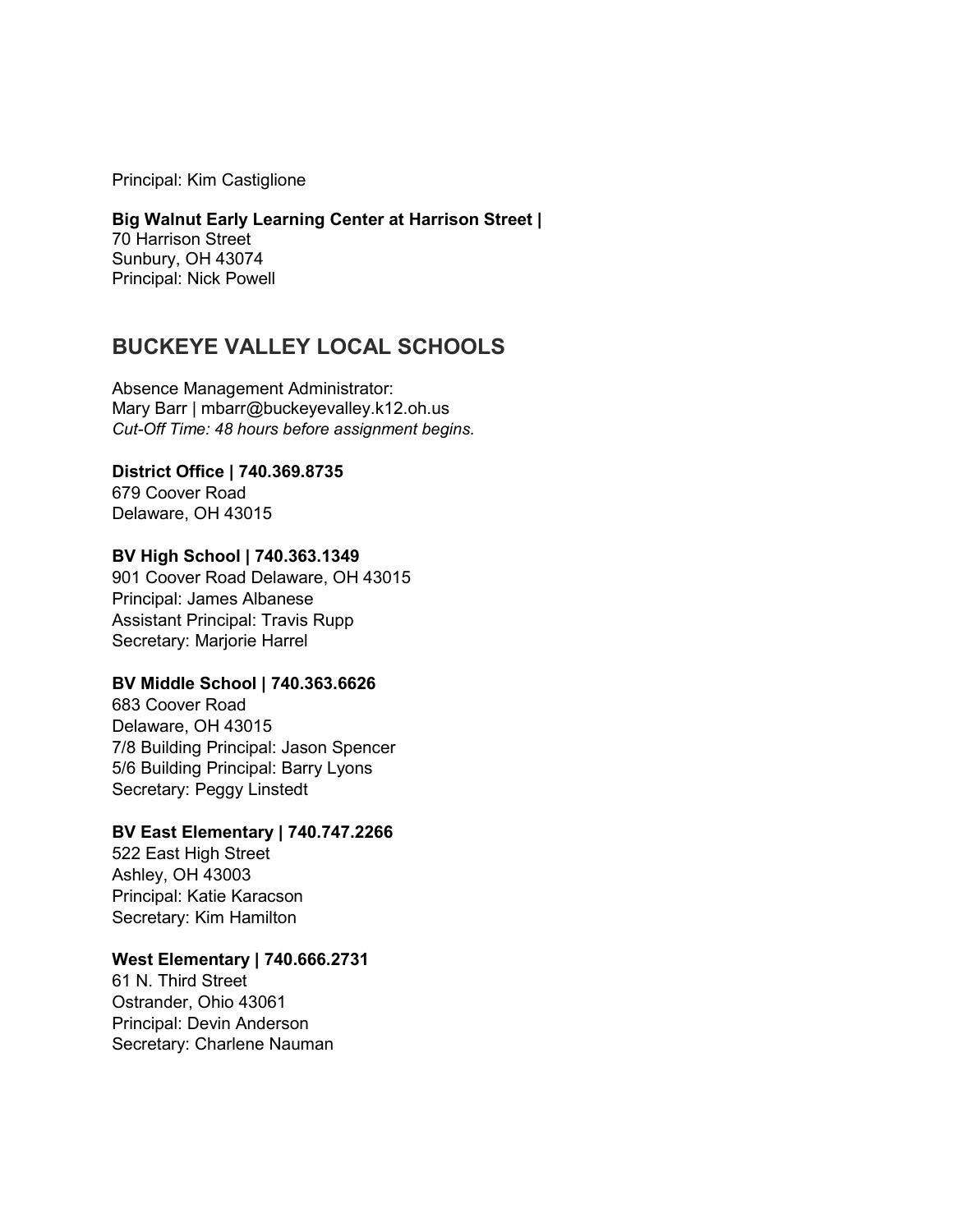## **CANAL WINCHESTER LOCAL SCHOOLS**

Absence Management Administrator: Pam Sayre | psayre@cwls.us Cut-Off Time: One hour before assignment begins.

## **District Office**

100 Washington Street Canal Winchester, OH 43110

## **Canal Winchester High School | 614.833.2157**

300 Washington Street Canal Winchester, OH 43110 Principal: Kirk Henderson

## **Canal Winchester Middle School | 614.833.2151**

7155 Parkview Drive Canal Winchester, OH 43110 Principal: Kelly Zywczyk

## **Winchester Trail Elementary School | 614.833.2150**

6865 Gender Road Canal Winchester, OH 43110 Principal: Max Lallathin

## **Indian Trail Elementary School | 614.833.2167**

6767 Gender Road Canal Winchester, OH 43110 Principal: Eric Riddle

## **COLUMBUS SCHOOL FOR GIRLS**

Absence Management Administrator: Diane Mosher | 614.252.0781, ext126 | dmosher@columbusschoolforgirls.org

**District Office** 65 S. Drexel Avenue Columbus, OH 43209

## **\*DELAWARE AREA CAREER CENTER (**[Learn more about DACC](https://www.escco.org/Downloads/Substitute%20Teaching%20at%20DACC.pdf)**)**

Absence Management Administrator: Christopher Bell | 740.201.3202 | bellc@delawareareacc.org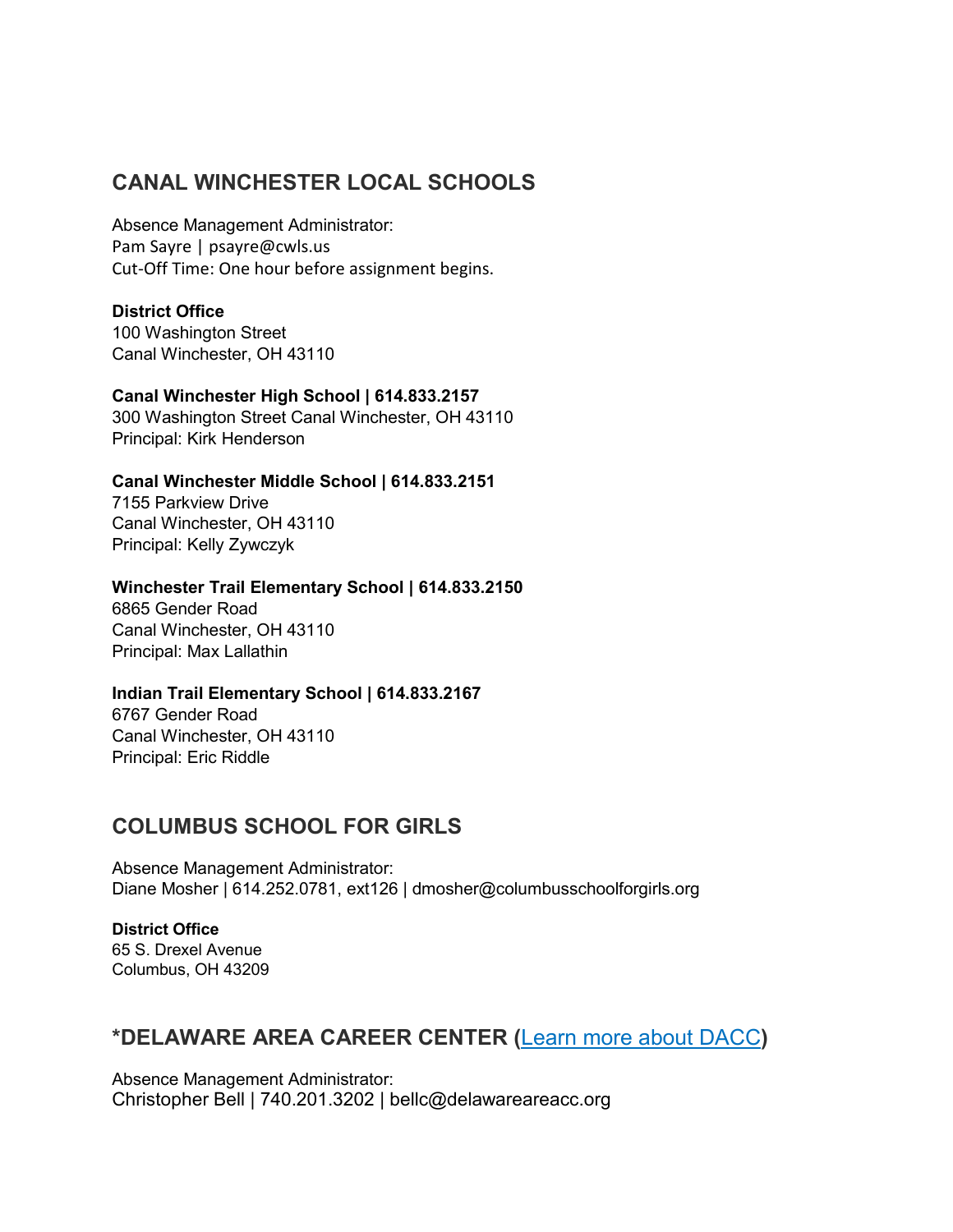Cut-Off Time: Two hours before assignment begins.

**District Office** 4565 Columbus Pike Delaware, OH 43015

### **Delaware Area Career Center | 740.548.0708**

4565 Columbus Pike Delaware, OH 43015 Administrative Assistant | Debra Pemberton Director | Kristina Lucas

## **DELAWARE CITY SCHOOLS**

Absence Management Administrator: Laura Hallet | 740.833.1115 *Cut-Off Time: One day before assignment begins. Please call building directly if you need to cancel.*

### **District Office**

74 W. William St. Delaware, OH 43015

## **Hayes High School | 740.833.1010**

289 Euclid Avenue Delaware, OH 43015 Principal | Ric Stranges Assistant Principals | Dr. Adonis Bolden, Rex Reeder

### **Dempsey Middle School | 740.833.1800**

599 Pennsylvania Avenue Delaware, OH 43015 Principal | Dan Bartha Assistant Principals | Brittney Nowlin, Suzanne Williams

### **Carlisle Elementary School | 740.833.1450**

746 St. Rt. 37 West Delaware, OH 43015 Principal | Paula Vertifkoff

### **Conger Elementary School | 740.833.1300**

10 Channing Street Delaware, OH 43015 Principal | Mary Krell

#### **Schultz Elementary School | 740.833.1400**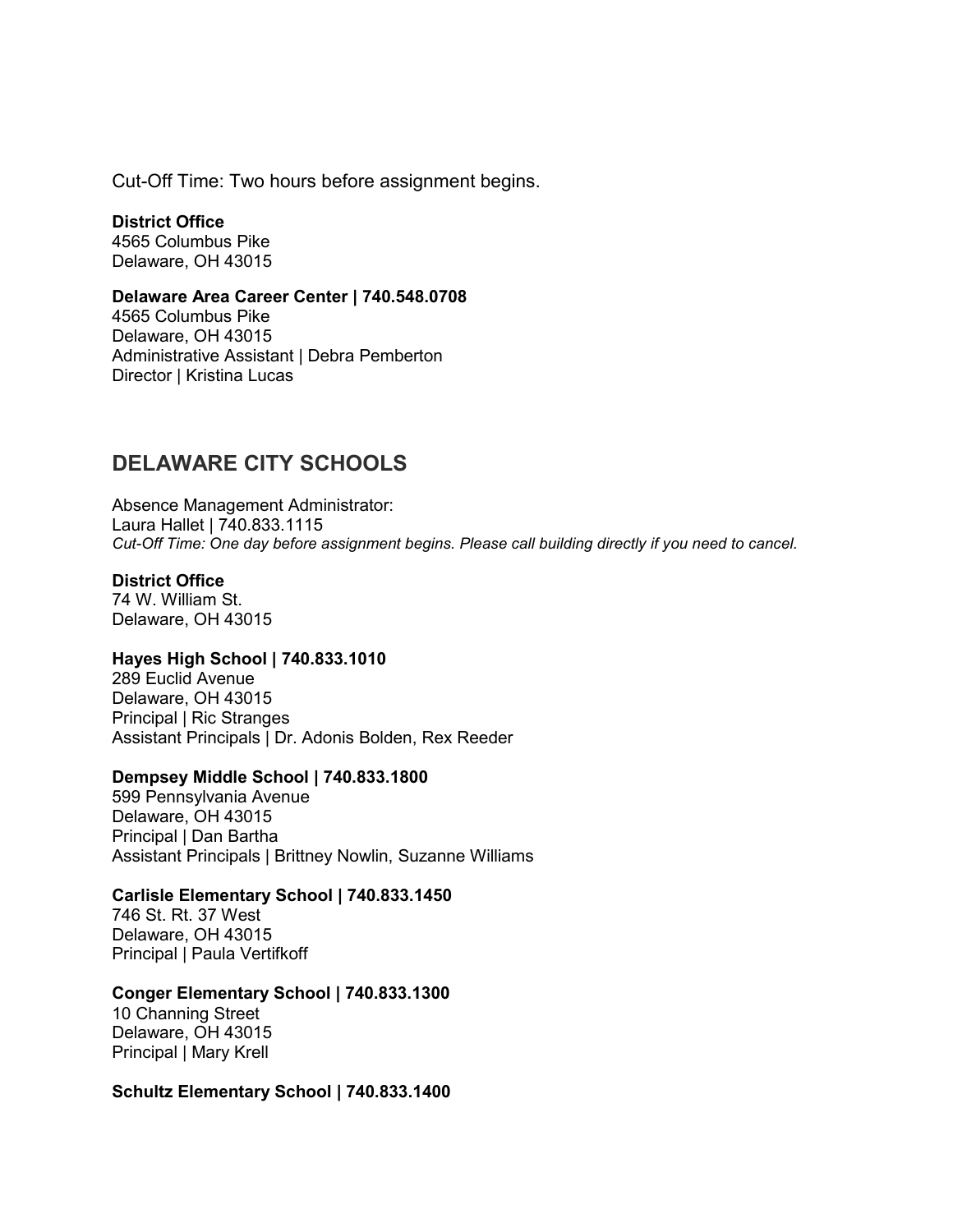499 Applegate Lane Delaware, OH 43015 Principal | Travis Woodworth Assistant Principal | Tyra Baisden

### **Smith Elementary School | 740.833.1350**

355 N. Liberty Street Delaware, OH 43015 Principal | Jake LeGros

### **Woodward Elementary School | 740.833.1600**

200 S. Washington Street Delaware, OH 43015 Principal | Eric Barr

## **DUBLIN CITY SCHOOLS (**[High need: Substitute custodians](https://www.dublinschools.net/Page/1107)**)**

Absence Management Administrator: Gail Gaston *Cut-Off Times:* 

- *High School: 6 a.m. day of assignment*
- *Middle School: 6:30 a.m. day of assignment*
- *Elementary School: 7 a.m. day of assignment*

### **District Office | 614.764.5913**

5175 Emerald Parkway Dublin, OH 43017

### **Specialized Programming at Emerald Campus | 614.761.5857**

5175 Emerald Parkway, Dublin, OH 43017 Coordinator of International Baccalaureate | Julie Blevins Coordinator of Career Academics & College Credit Plus | Lori Mesi Coordinator of Bridge & Paths | Mark Eatherton Secretary | Tami Arnold

### **Dublin City Schools Virtual | 614.760.4800**

4892 Blazer Pkwy, Dublin, OH 43017 Coordinator of Online Learning | Erin Schultheis Secretary | Jasmine Montijo

### **Coffman High School | 614.764.5900**

6780 Coffman Road, Dublin, OH 43017 Principal | Matt Parrill Secretary | Julie Wilt

#### **Jerome High School | 614.873.7377**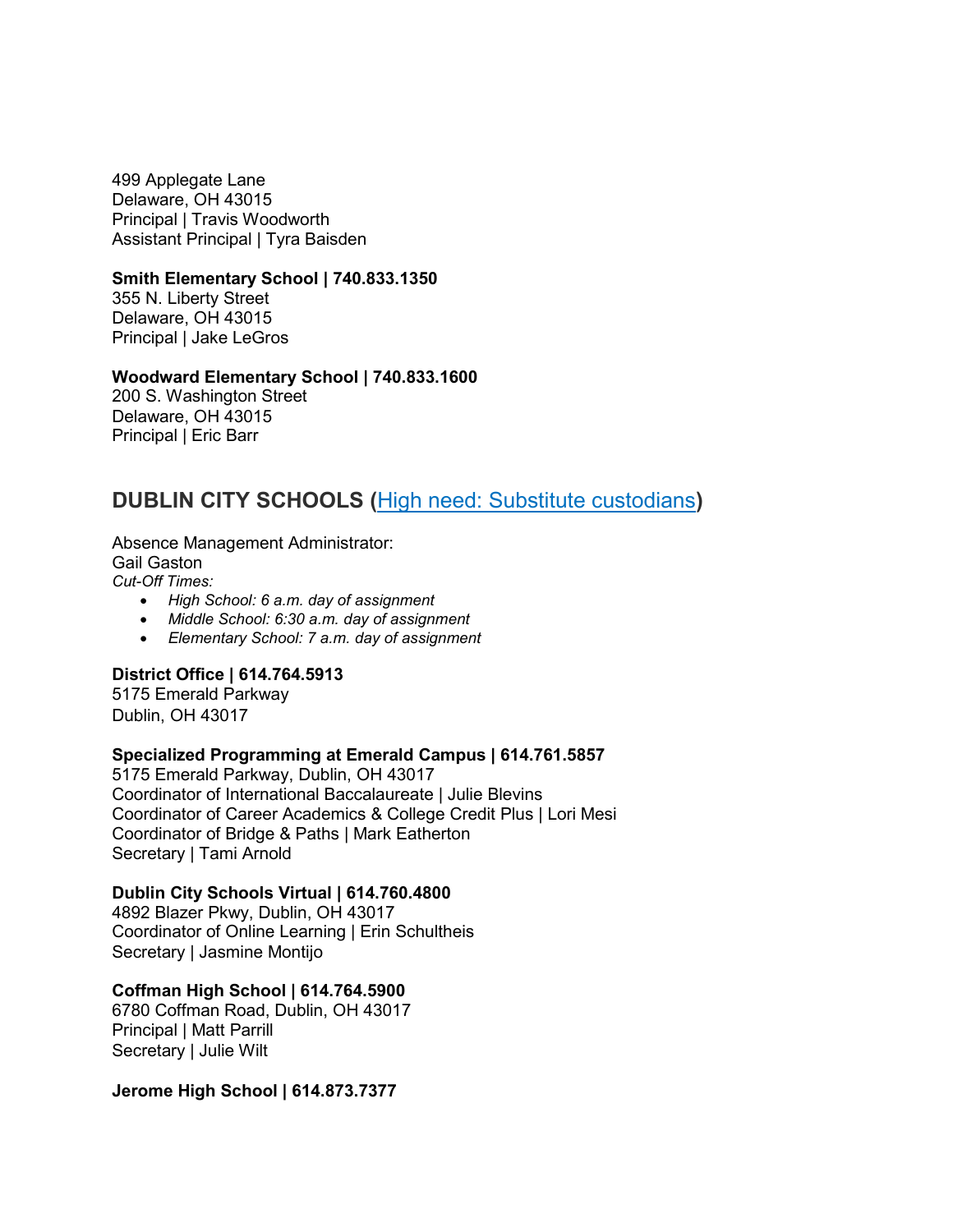8300 Hyland-Croy Road, Dublin, OH 43016 Principal | Michael Aurin Secretary | Kristen Huber

### **Scioto High School | 614.717.2464**

4000 Hard Road, Dublin OH 43016 Principal | Robert Scott Secretary | Karen Weller

#### **Davis Middle School | 614.761.5820**

2400 Sutter Parkway, Dublin OH 43016 Principal | Jaime Stewart Secretary | Pamela Esker

### **Eversole Run Middle School | 614.764.5913**

9015 Gardenia Drive, Plain City OH 43064 Principal | Kyle Gibson Secretary | Kristin Huber

### **Sells Middle School | 614.764.5919**

150 West Bridge Street, Dublin, OH 43017 Principal | Matt Sachtleben Secretary | Diane Zimmerman

### **Abraham Depp Elementary School | 614.718.8642**

9001 Gardenia Drive, Plain City, OH 43064 Principal | Troy Ehrsam Secretary | Brandy Snelling

### **Bailey Elementary School | 614.717.6611**

4900 Brandonway Drive, Dublin, OH 43017 Principal | Shawn Ritter Secretary | Cheryl Williams

### **Chapman Elementary School | 614.761.5864**

8450 Sawmill Road, Powell, OH 43065 Principal | Scott Zeoli Secretary | Justi Morse

#### **Deer Run Elementary School | 614.764.5932**

8815 Avery Road, Dublin, OH 43017 Principal | Porsha Robinson-Ervin Secretary | Judy Staub

### **Glacier Ridge Elementary | 614.733.012**

7175 Glacier Ridge Blvd, Dublin, OH 43017 Principal | Peter Kurty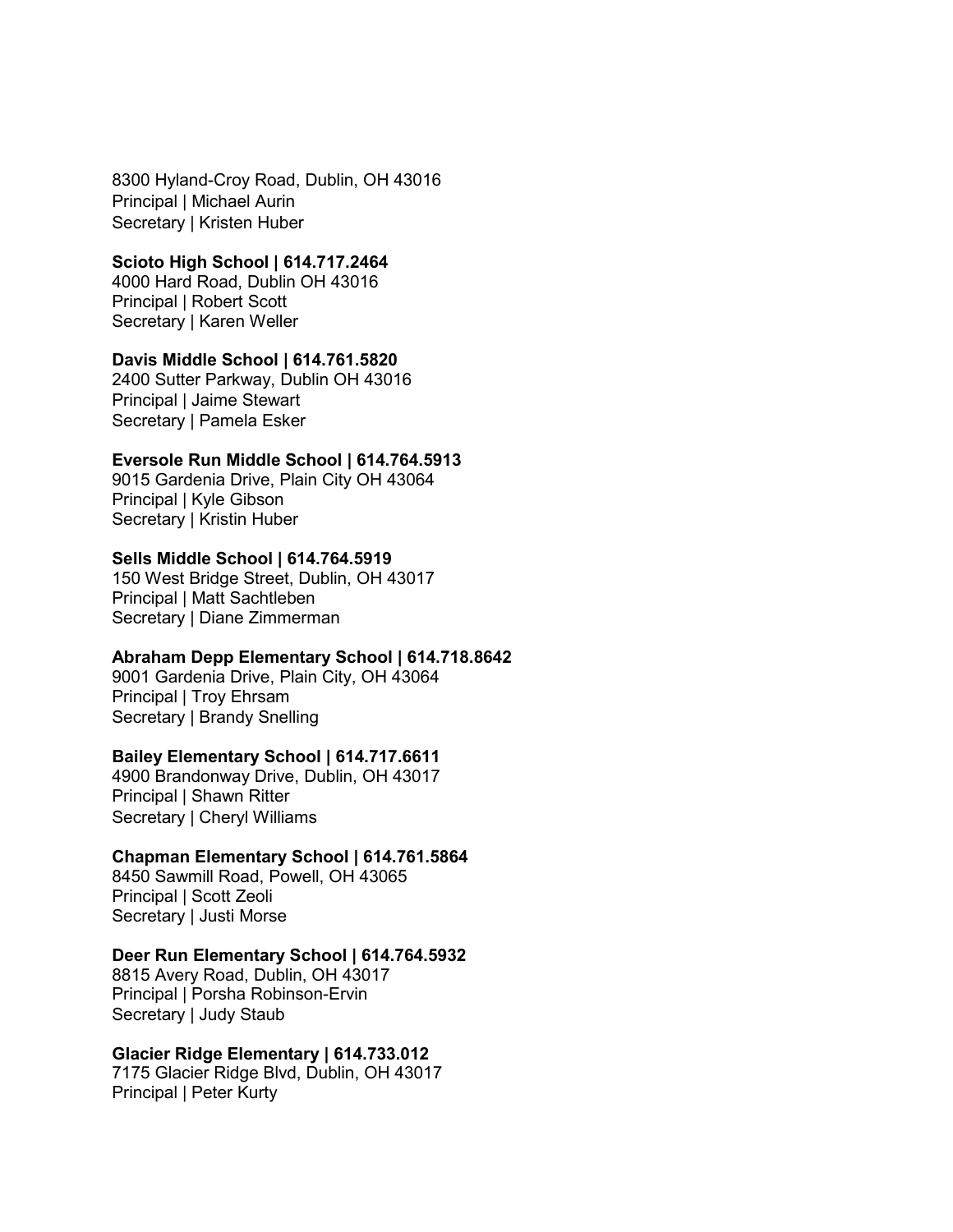Secretary | Jenny Frazier

### **Hopewell Elementary | 614.717.6617**

4303 Bright Road, Dublin, OH 43016 Principal | Susann Wittig Secretary | Lara Beuhring

### **Indian Run Elementary | 614.764.5928**

80 West Bridge Street, Dublin, OH 43017 Principal | Marty Assmann Secretary | Jennifer Kluz

### **Olde Sawmill Elementary School | 614.764.5936**

2485 Olde Sawmill Blvd, Dublin, OH 43016 Principal | Martha Barley Secretary | Becky Kinnaird

### **Pinney Elementary | 614.798.3570**

9989 Concord Road, Dublin, OH 43017 Principal | Joshua Page Secretary | Lisa Garvin

### **Riverside Elementary School | 614.764.5940**

3260 Riverside Green Drive, Dublin, OH 43017 Principal | Jaclyn Palone Secretary | Lisa Barbee

### **Scottish Corners Elementary | 614.764.5963**

5950 Sells Mills Drive, Dublin, OH 43017 Principal | Lauren Windham Secretary | Gilda Anderson

### **Thomas Elementary School | 614.764.5970**

4671 Tuttle Crossing Blvd, Dublin, OH 43017 Principal | Jennifer Davis Secretary | Sue Everetts

### **Wright Elementary School | 614.538.0464**

2335 West Case Road, Columbus, OH 43235 Principal | Lucas Bauer Secretary | Lori Burris

### **Wyandot Elementary School | 614.761.5840**

5620 Dublinshire Drive, Dublin, OH 43017 Principal | Renae Schwartz Secretary | Brenda Schnese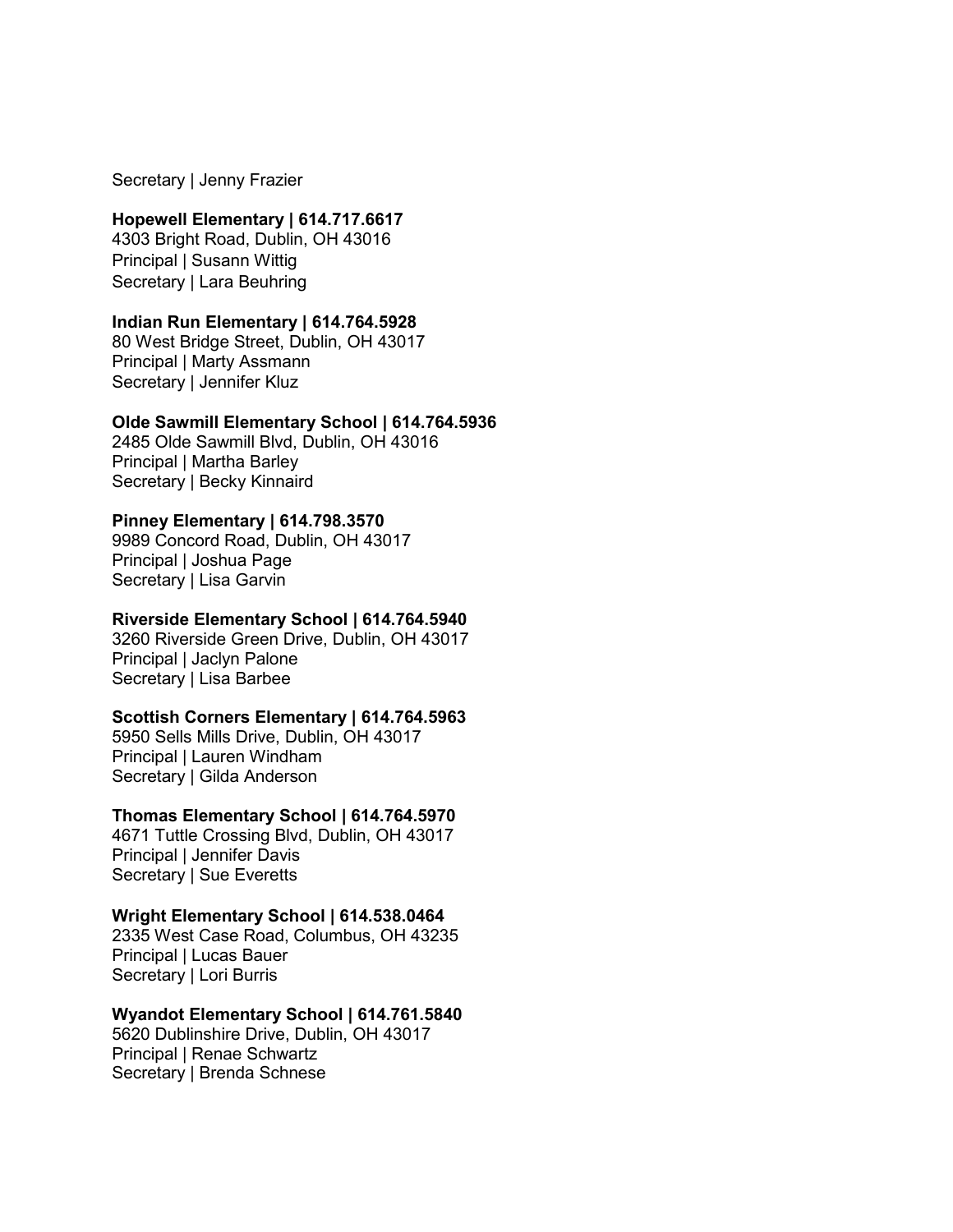### **Dublin City Schools Preschool | 614.761.5880**

7030 Coffman Road, Dublin OH 43017 Principal | Vanessa Ohlinger Secretary | Tara Harris

## **FAIRBANKS LOCAL SCHOOLS**

Absence Management Administrator: Marla Grimes | o: 937.349.6841 | m: 937.642.5928 (6a.m. - 9 p.m. if necessary) *Cut-Off Time: 48 hours before assignment begins.* 

## **Fairbanks High School | 937.349.3721**

11158 State Route 38 Milford Center, Ohio 43045 Principal | Tom Montgomery

### **Fairbanks Middle School | 937.349.6841**

11158 State Route 38 Milford Center, Ohio 43045 Principal | Joey Newell

### **\*Fairbanks Elementary (pre K-5) | 937.349.2381**

11140 State Route 38 Milford Center, Ohio 43045 Principal | Mark Lotycz

## **GAHANNA-JEFFERSON CITY SCHOOLS**

Absence Management Administrator: Lynn Guthrie | 614.479.1371 *Cut-Off Time: 2 hours before assignment begins.* 

## **District Office**

160 S. Hamilton Road Gahanna, OH 43230

### **Lincoln High School | 614.478.5500**

140 S. Hamilton Road Gahanna, OH 43230 Principal | Bobby Dodd Secretary | Cindy Shelton

**Clark Hall High School | 614 479-1515** 380 Granville Street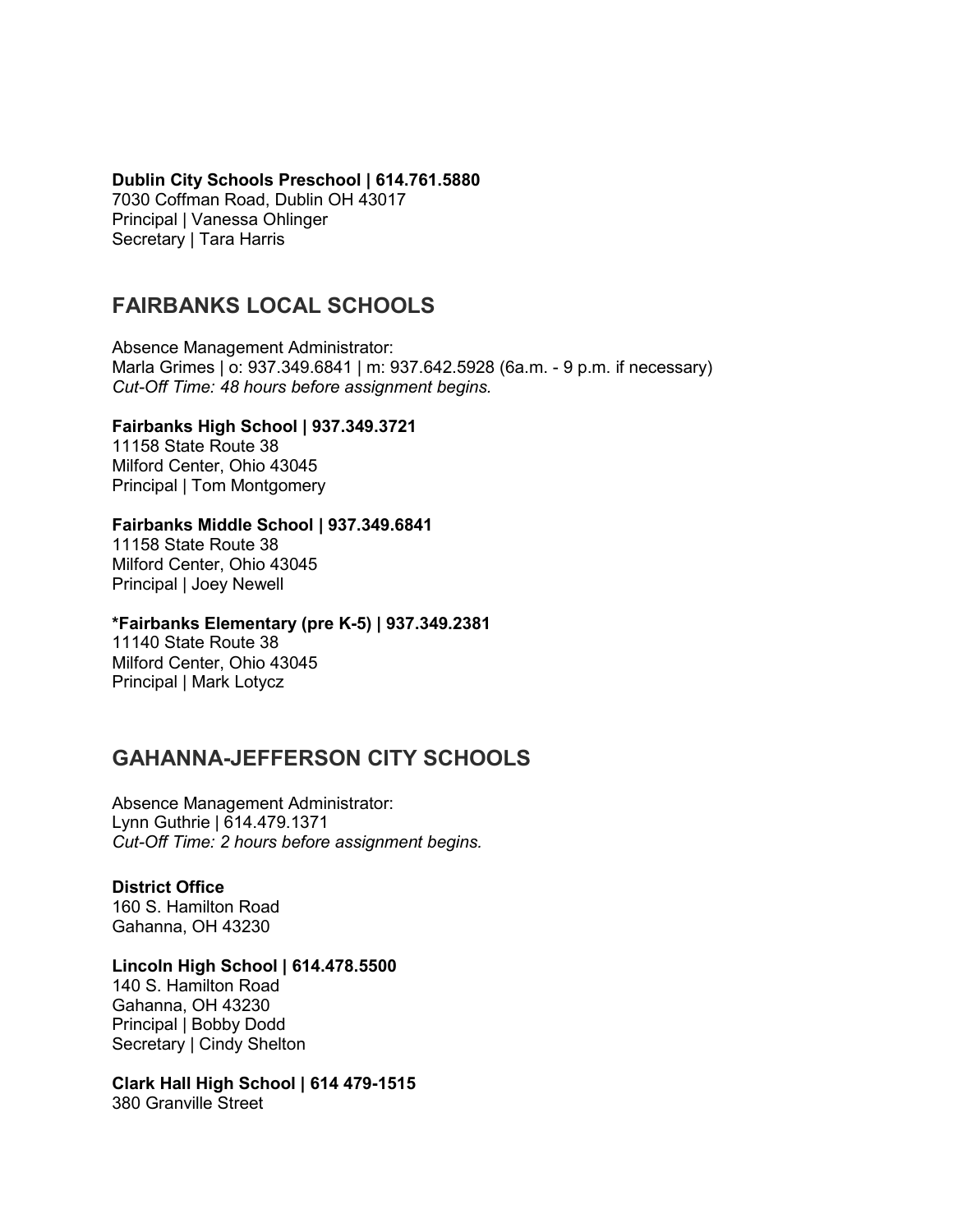Gahanna, OH 43230 Principal | Bobby Dodd Secretary | Beth Yanai

### **Middle School East | 614.478.5550**

730 Clotts Road Gahanna, OH 43230 Principal | Brad Barboza Secretary | Heidi Starrett

### **Middle School South | 614.337.3730**

349 Shady Spring Drive Gahanna, OH 43230 Principal | Robin Murdock Secretary | Daphne Yost

### **Middle School West | 614.478.5570**

350 Stygler Road Gahanna, OH 43230 Principal | Aaron Winner Secretary | Becky Muncy

#### **Blacklick Elementary | 614.759.5100**

6540 Havens Corners Road Blacklick, OH 43004 Principal | Kristen Groves Secretary | Janis Piatek

#### **Chapelfield Elementary | 614.478.5575**

280 Chapelfield Road Gahanna, OH 43230 Principal | Shea Reed Secretary | Kathy Shepherd

### **Goshen Lane Elementary | 614.478.5580**

370 Goshen Land Gahanna, OH 43230 Principal | Melanie McGue Secretary | Lynette Reventlow

### **High Point Elementary | 614.478.5545**

700 Venetian Way Gahanna, OH 43230 Principal | Kathleen Erhard Secretary | April Gillespie

#### **Jefferson Elementary | 614.478.5560**

136 Carpenter Road Gahanna, OH 43230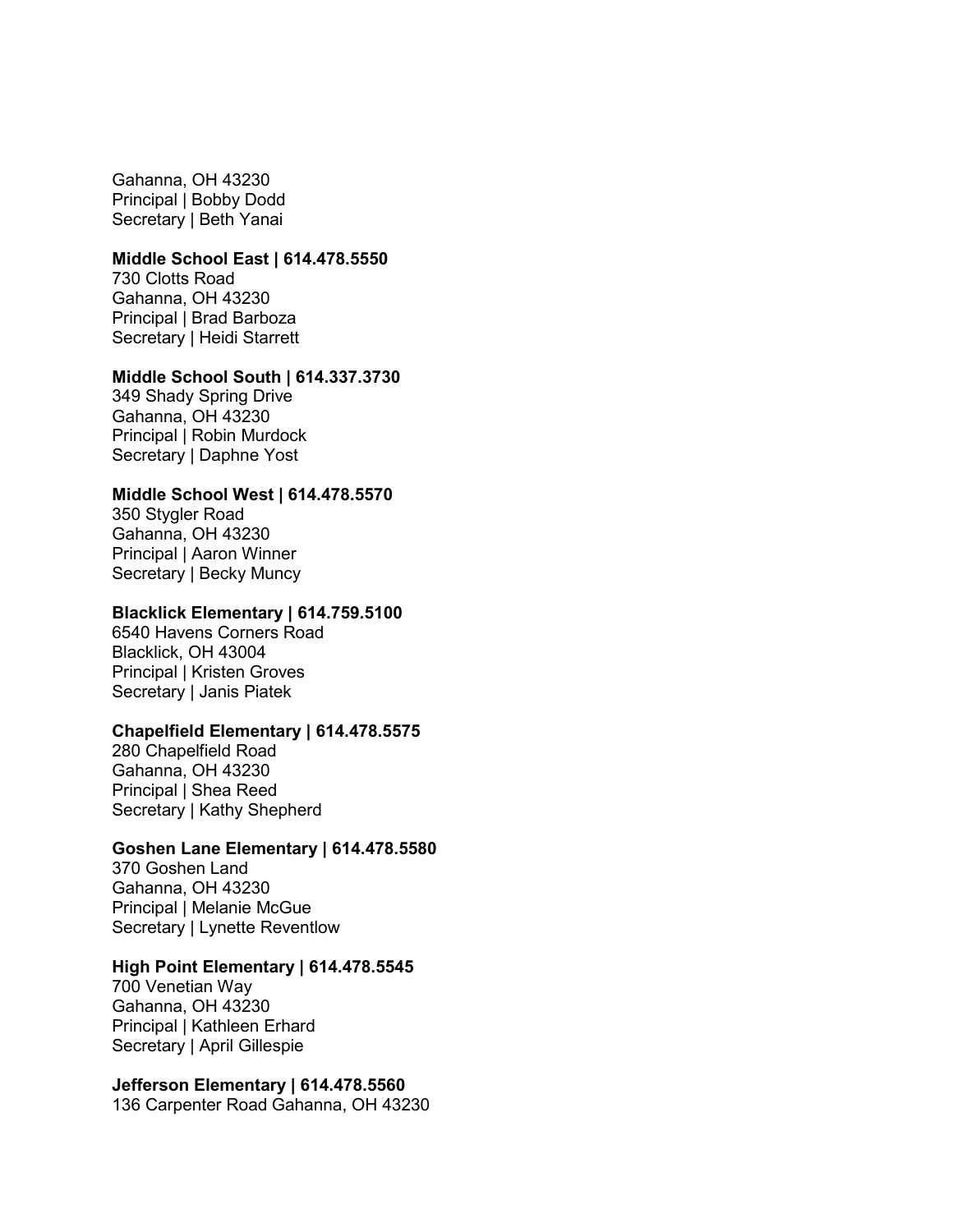Secretary – Lisa Hebert Principal – Roben Frentzel

### **Lincoln Elementary | 614.478.5555**

515 Havens Corners Road Gahanna, OH 43230 Principal | James Micciulla Secretary | Jill Rak

#### **Royal Manor Elementary | 614.478.5585**

299 Empire Drive Gahanna, OH 43230 Principal | Rick Oxley Secretary | Carla Carr

## **GRANDVIEW HEIGHTS CITY SCHOOLS**

Absence Management Administrator: Jennie Clifton | 614.485.4018 *Cut-Off Time: 1 hour before assignment begins.* 

### **District Office**

1587 W. Third Ave. Columbus, Ohio 43212

#### **Grandview Heights High School | 614.481.3620**

1587 W. Third Avenue Columbus, OH 43212 Principal | Ken Chaffin Secretary | Teresa Clayton

### **Edison Intermediate Middle School | 614.481.3630**

1240 Oakland Avenue Columbus, OH 43212 Principal | Tracie Lees Secretary | Claire Parson

### **Robert Louis Stevenson Elementary | 614.481.3640**

1065 Oxley Road Columbus, OH 43212 Principal | Angie Ullum Secretary | Lue Bauer

**GROVEPORT MADISON LOCAL SCHOOLS (**[Summer work opportunity](https://www.escco.org/Downloads/Cruiser%20Connect%20Certified%20032521.pdf)**)**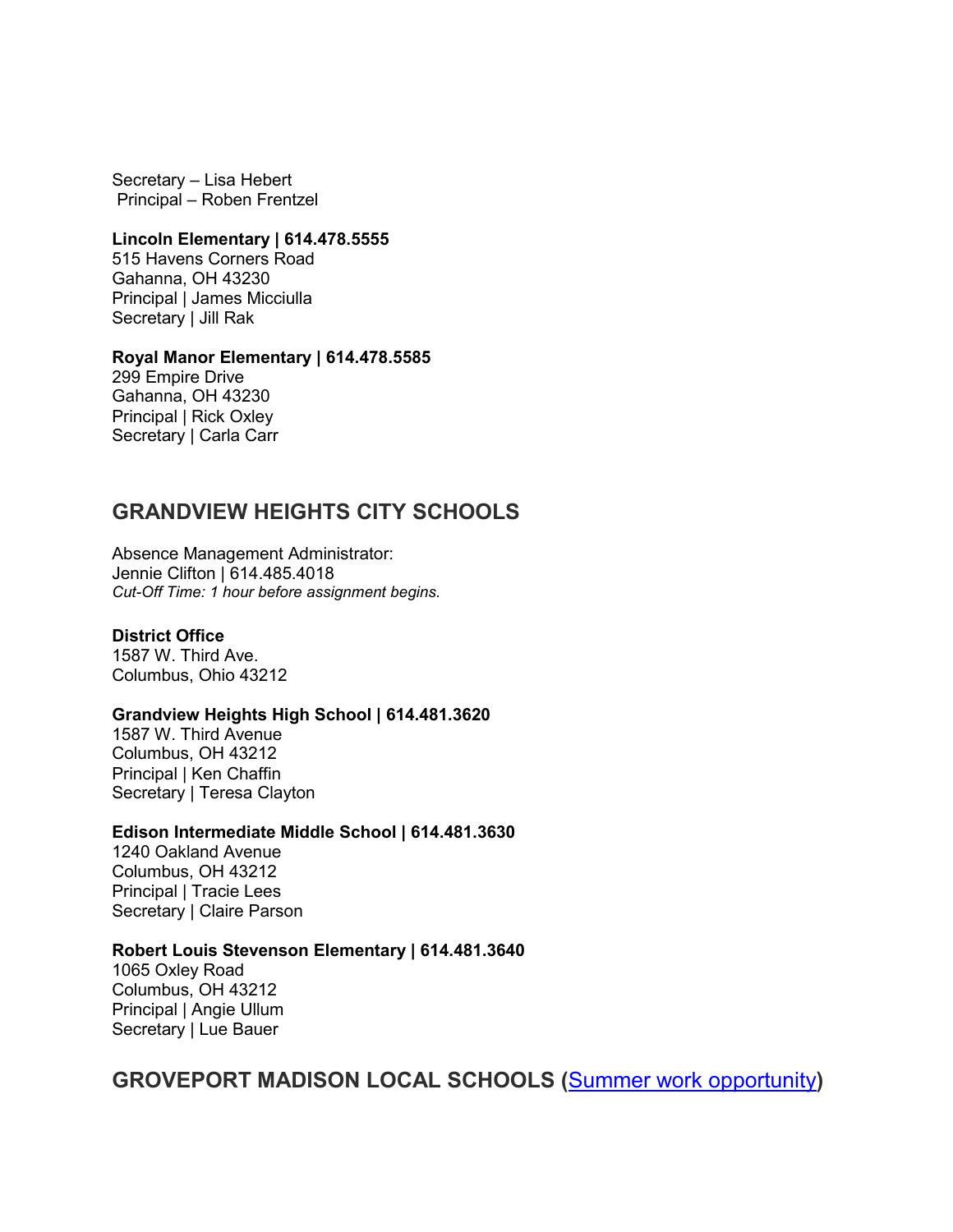Absence Management Administrator: Elaine Dawson | elaine.dawson@gocruisers.org *Cut-Off Time: 48 hours before assignment begins.* 

### **District Office | 614.492.2520**

5940 Clyde Moore Drive, Suite B Groveport, OH 43125

#### **Groveport Madison High School | 614.836.4964**

4475 S. Hamilton Road Groveport, OH 43125 Principal | Aric Thomas

### **Groveport Madison Junior High | 614.836.4957**

751 E. Main Street Groveport, OH 43125 Principal | John Hurd

### **Groveport Madison Middle School North | 614.837.5508**

5474 Sedalia Drive Columbus, OH 43232 Principal | Brandy Grieves

#### **Groveport Madison Middle School South | 614.836.4953**

4400 Glendening Drive Groveport, OH 43125 Principal | Darrin Fillman

### **Sedalia Elementary | 614.833.2014**

5400 Sedalia Drive Columbus, OH 43232 Principal | Matt DeCastro

### **Madison Elementary | 614.833.2011**

4600 Madison School Drive Columbus, OH 43232 Principal | Tricia Faulkner

### **Groveport Elementary | 614.836.4975**

715 Main Street Groveport, OH 43125 Principal | Todd Boggs

### **Glendening Elementary | 614.836.4972**

4200 Glendening Drive Groveport, OH 43125 Principal | Curt Brogan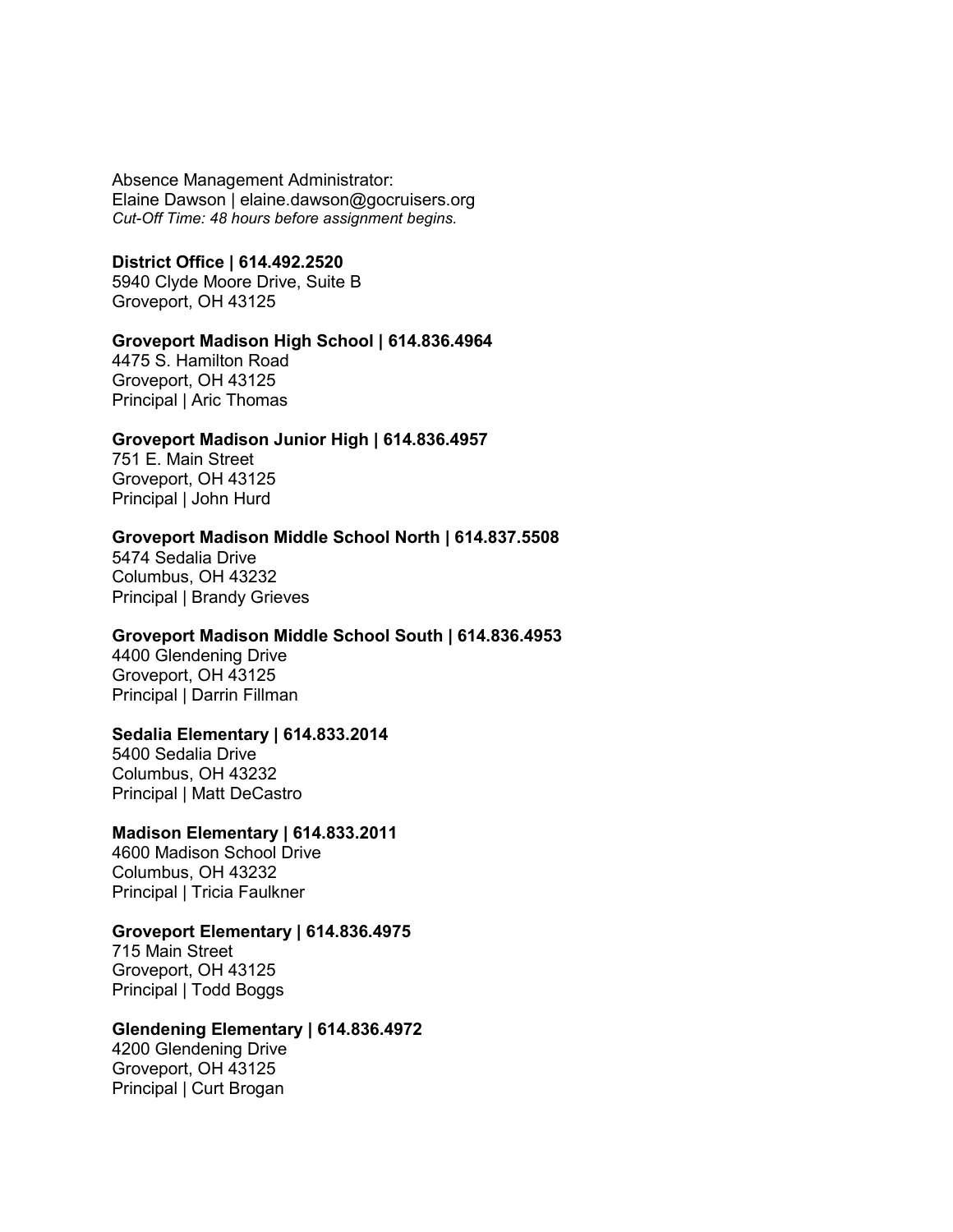**Dunloe Elementary | 614.833.2008**  3200 Dunloe Road Columbus, OH 43232 Principal | Jane Curry

**Asbury Elementary | 614.833.2000**  5127 Harbor Blvd

Columbus, OH 43232 Principal | Jim Sullivan

**Cruiser Academy | 614.237.8756**  2751 Winchester Pike Columbus, OH 43232 Administrative Assistant | Mrs. R. Howie

## **HAMILTON LOCAL SCHOOLS (**[Learn more about Hamilton Local](https://www.escco.org/Downloads/Hamilton%20Local%20Substitute%20Teacher%20Flyer_.pdf)**)**

Absence Management Administrator: Chrys Thompson | cthompson@hlsd.org *Cut-Off Time: 1.5 hours before assignment begins.* 

District Office | 614.491.8044 775 Rathmell Road Columbus, OH 43207

**Hamilton Township High School | 614.491.8044 x1800**

1105 Rathmell Road Columbus, OH 43207 Principal | James Miller

**Hamilton Middle School | 614.491.8044 x1500**

755 Rathmell Road Columbus, OH 43207 Principal | Jeff Endres

### **Hamilton Intermediate School | 614.491.8044 x1600**

765 Rathmell Road Columbus, OH 43207 Principal | Mike Meade

### **Hamilton Elementary | 614.491.8044 x1300**

745 Rathmell Road Columbus, OH 43207 Principal | Mark Tyler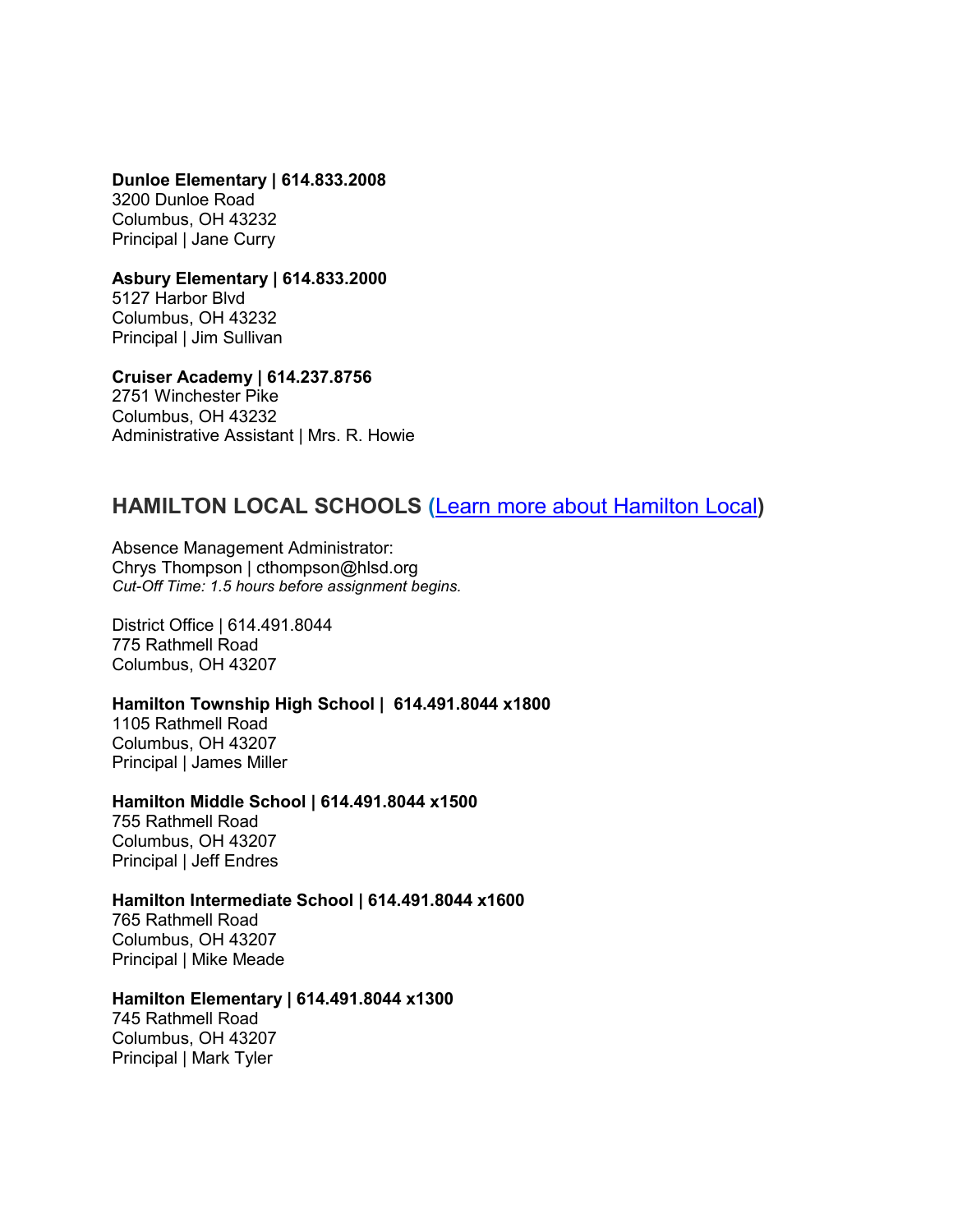## **HILLIARD CITY SCHOOLS**

Absence Management Administrator: Shawna Toney | shawna\_toney@hboe.org *Cut-Off Time: 1.5 hours before assignment begins.* 

### **District Office**

2140 Atlas Street Columbus, OH 43228

### **Hilliard City Schools Preschool** | **614.921.5050**

2874 Alton Darby Creek Road Hilliard, OH 43026 Principal | Brian Hart Secretary | Liddy Burt

### **Alton Darby Elementary | 614.921.5000**

2730 Alton Darby Creek Road Hilliard, OH 43026 Principal | Herb Higginbotham Secretary | Joanne Clayton

### **Avery Elementary | 614-921-5100**

4388 Avery Road Hilliard, OH 43026 Principal | Kevin Landon Secretary | Cathy Moore

### **Beacon Elementary | 614-921-5200**

3600 Lacon Road Hilliard, OH 43026 Principal | Matthew Sparks Secretary | Teresa Long

### **Britton Elementary | 614.921.5300**

4501 Britton Road Hilliard, OH 43026 Principal | Stephanie Borlaza Secretary | Teresa Blake

### **Brown Elementary | 614.921.5400**

2494 Walker Road Hilliard, OH 43026 Principal | Kate Miller Secretary | Rebekah Sconciafurno

**Darby Creek Elementary** | **614.921.5500** 6305 Pinefield Drive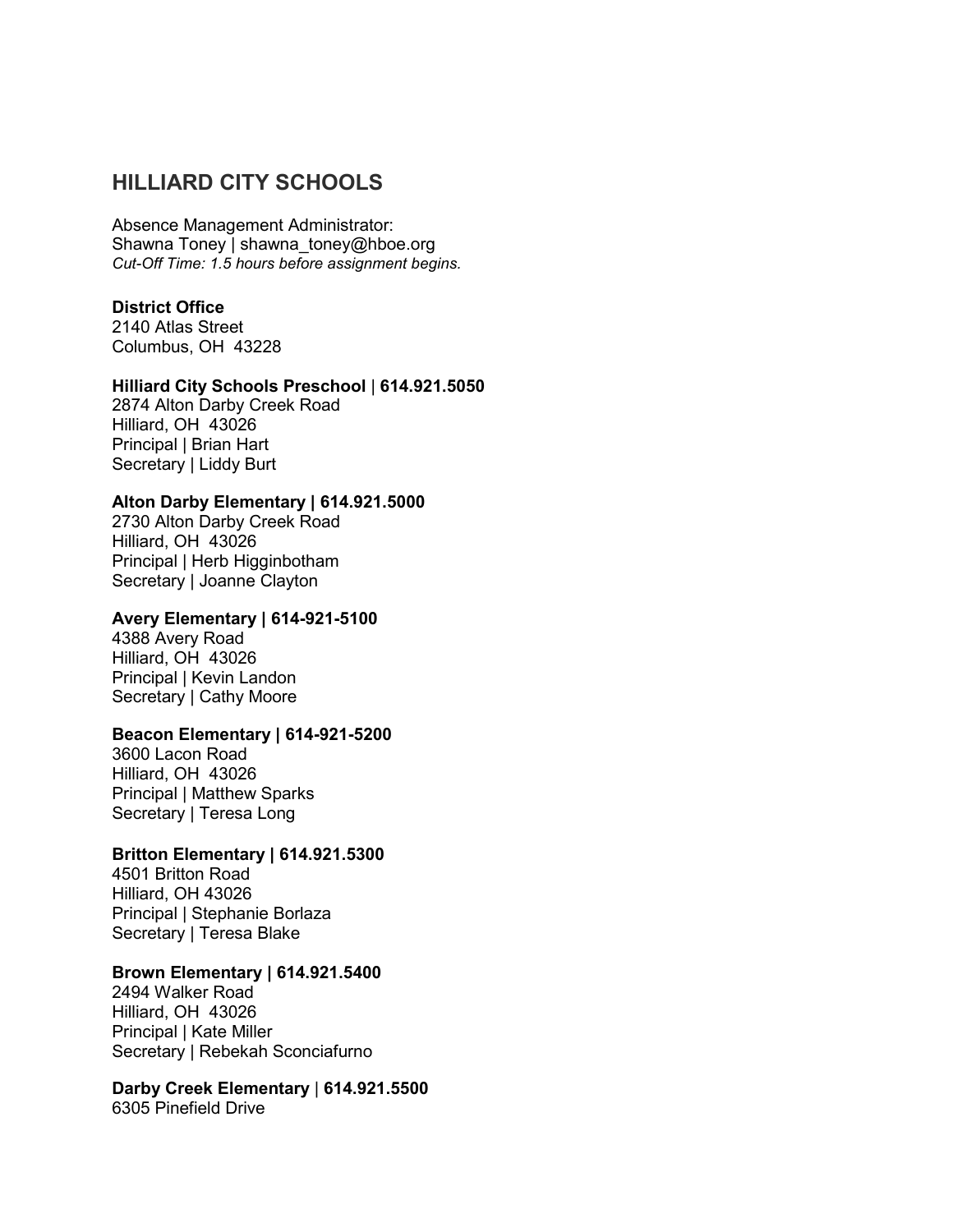Hilliard, OH 43026 Principal | Cindy Teske Secretary | Lynn Honeck

### **Hilliard Crossing Elementary** | **614.921.5600**

3340 Hilliard Rome Road Hilliard, OH 43026 Principal | Kayla Pinnick Secretary | Debbie Kirk

### **Hilliard Horizon Elementary | 614.921.5800**

6000 Renner Road Columbus, OH 43228 Principal | Hilary Sloat Secretary | Suzy Dawson

#### **Hoffman Trails Elementary** | **614.921.5700**

4301 Hoffman Farms Drive Hilliard, OH 43026 Principal | Katie Windham Secretary | Kelly Wenner

#### **JW Reason Elementary** | **614.921.5900**

4790 Cemetery Road Hilliard, OH 43026 Principal | Jackie Prati Secretary | Anna Deri

### **Norwich Elementary** | **614.921.6000**

4454 Davidson Road Hilliard, OH 43026 Principal | Michael Heitzman Secretary | Kathy Thomas

### **Ridgewood Elementary** | **614.921.6100**

4237 Dublin Road Hilliard, OH 43026 Principal | Kevin Buckman Secretary | Lori McDonald

### **Scioto Darby Elementary** | **614.921.6300**

5380 Scioto Darby Road Hilliard, OH 43026 Principal | Tamar Campbell-Sauer Secretary | Lisa Tamburro

## **Washington Elementary | 614.921.6201**

5675 Eiterman Road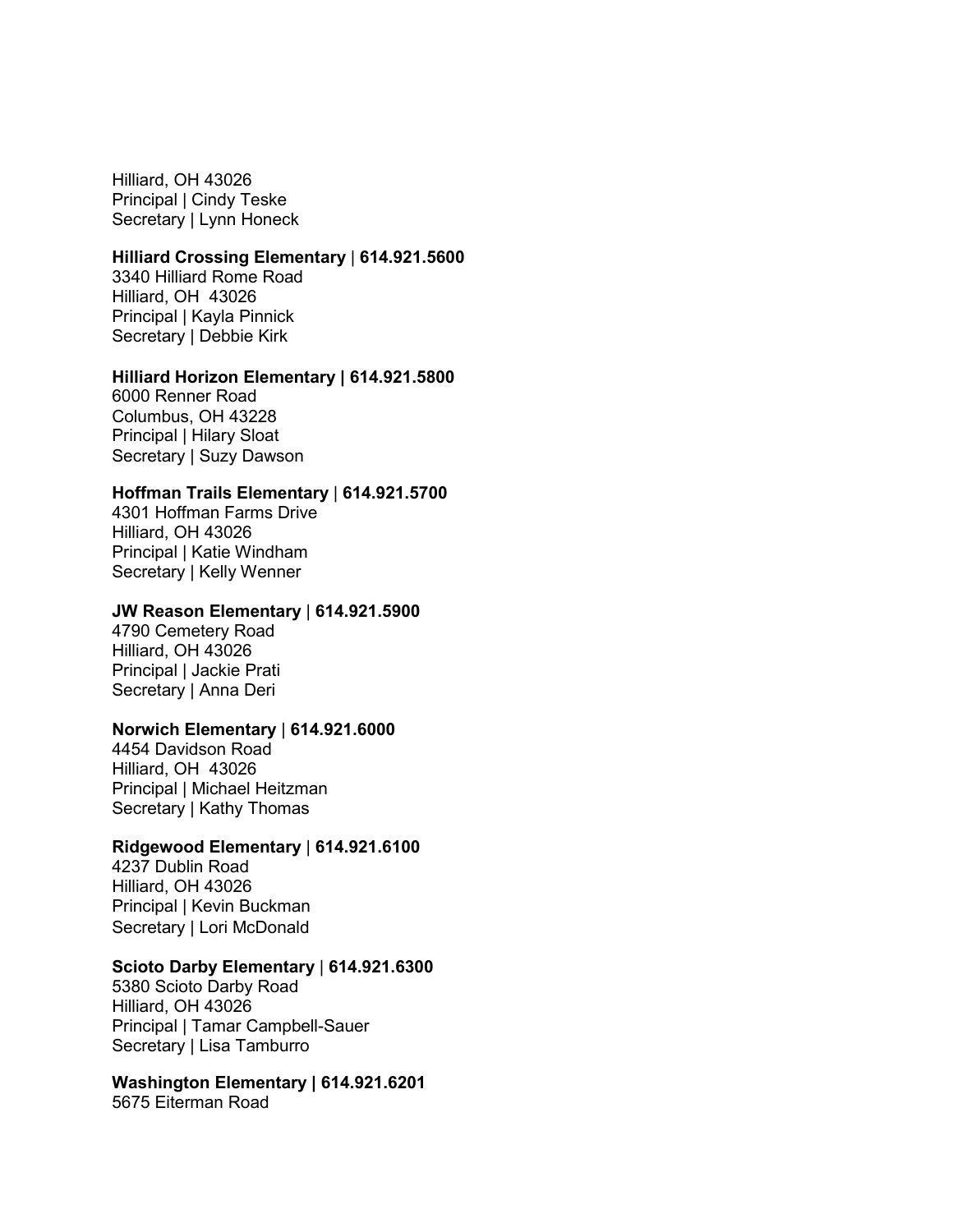Dublin, OH 43016 Principal | Samantha Althouse Secretary | Cathy Smith

### **Hilliard Station Sixth Grade School** | **614.921.6800**

3859 Main Street Hilliard, OH 43026 Principal | Lauren Schmidt Secretary | Rhonda Wolfe

### **Hilliard Tharp Sixth Grade School** | **614.921.6900**

4681 Leap Road Hilliard, OH 43026 Principal | Cori Kindl Secretary | Trena Bergin

### **Hilliard Heritage Middle School | 614.921.7500**

5670 Scioto Darby Road Hilliard, OH 43026 Principal | Matthew Trombitas Secretary | Kim Leppert

#### **Hilliard Memorial Middle School | 614.921.7600**

5600 Scioto Darby Road Hilliard, OH 43026 Principal | Barry Bay Secretary | Breanna Rowland

### **Hilliard Weaver Middle School** | **614.921.7700**

4600 Avery Road Hilliard, OH 43026 Principal | Craig Vroom Secretary | Sue Hicks

## **ILC-McVey Innovative Learning Center | 614.921.4800**

5600 Cemetery Rd Hilliard, OH 43026 Principal | Mark Tremayne Secretary | Angel Shepherd

### **Hilliard Bradley High School | 614.921.7400**

2800 Walker Road Hilliard, OH 43026 Principal | Mindy Mordarski Secretary | Carla Karn

## **Hilliard Darby High School** | **614.921.7300**

4200 Leppert Road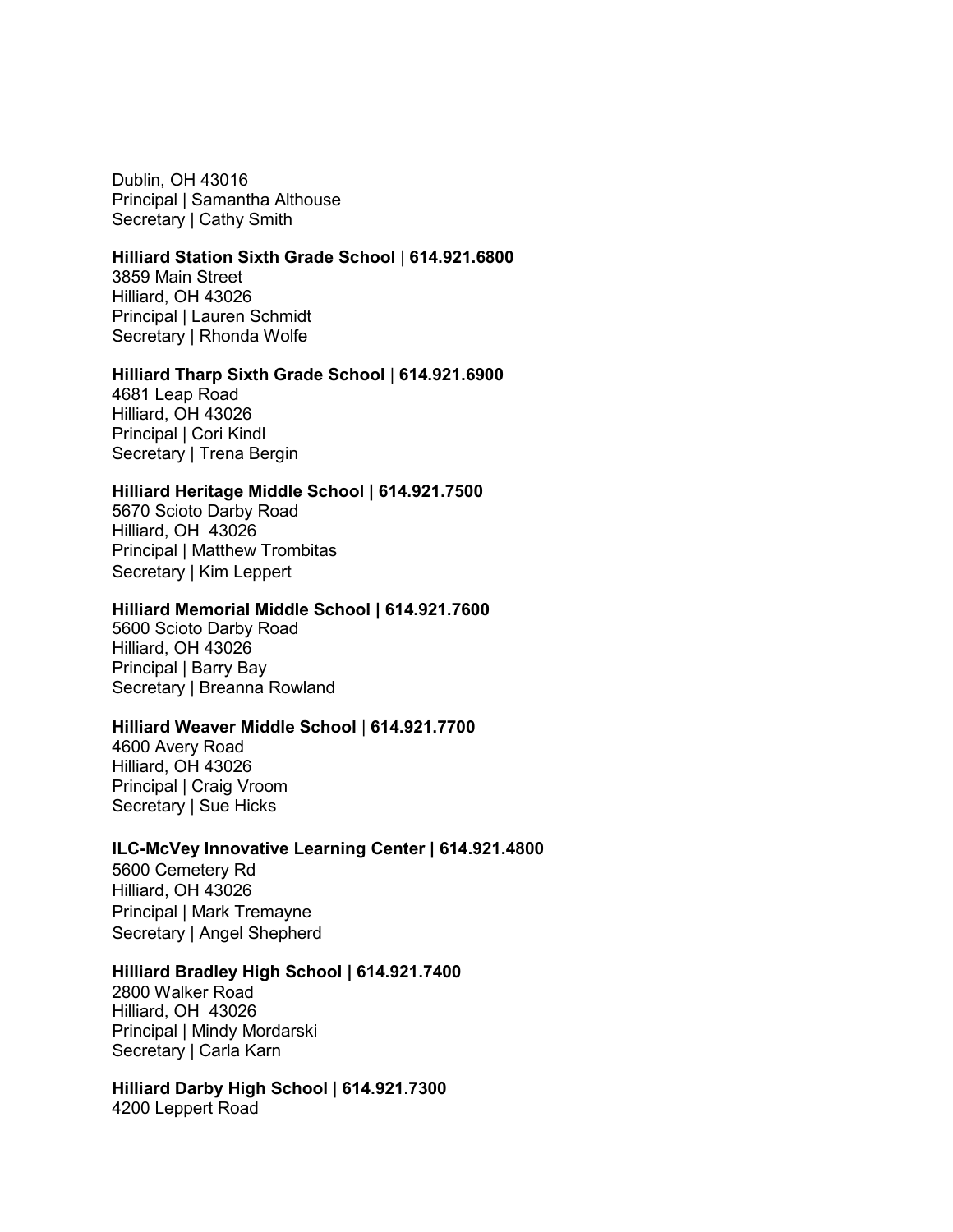Hilliard, OH 43026 Principal | Joyce Brickley Secretary | Norma McNamee

## **Hilliard Davidson High School** | **614.921.7200**

5100 Davidson Road Hilliard, OH 43026 Principal | Aaron Cookson Secretary | Mary Norton

## **LICKING HEIGHTS LOCAL SCHOOLS** [\(Learn more about Licking Heights\)](https://www.escco.org/Downloads/Substitute%20Teacher%20Recruitment%20Flyer2.jpg)

Absence Management Administrator: Lisa Todd | 740.927.6926 *Cut-Off Time: 24 hours before assignment begins.* 

### **District Office | 740.927.6926**

6539 Summit Road Pataskala, OH 43062

### **Licking Heights High School | 740.927.9046**

4000 Mink Road Pataskala, OH 43062 Principal | Kenneth Kraemer Secretary - Charlotte Myers

### **Licking Heights Central Middle School | 740.927.3365**

6565 Summit Road Pataskala, OH 43062 Principal | Dr. Terrence Hubbard Secretary | Robin Hesse

### **Licking Heights North Elementary | 740.927.3268**

6507 Summit Road Pataskala, OH 43062 Principal | Brian Wilkinson Secretary | Lori Browning

### **Licking Heights South Elementary | 740.964.1674**

6623 Summit Road Pataskala, OH 43062 Principal | Kurt Scheiderer Secretary | Carolyn Ellicott

### **Licking Heights West Elementary | 614.864.9089**

1490 Climbing Fig Drive Blacklick, OH 43004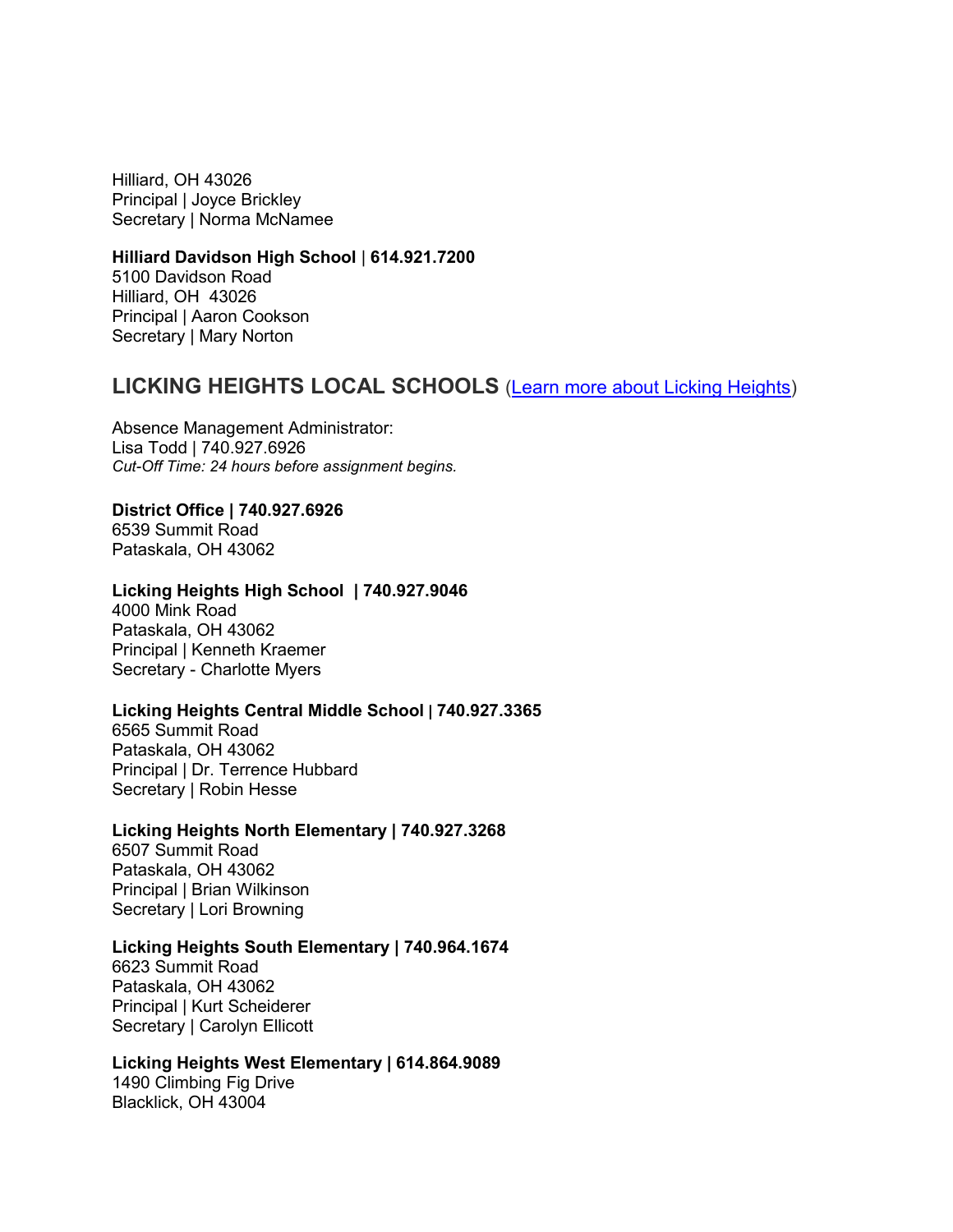Principal | Kim Henderson Secretary | Traci Cochran

## **MARBURN ACADEMY**

*Cut-Off Time: One hour before assignment begins.* 

## **Building Location | 614.432.0822** 9555 Johnstown Road

New Albany, OH 43054

## **MARYSVILLE EXEMPTED VILLAGE SCHOOLS**

Absence Management Administrator: Lynnette Focht, HR Director *Cut-Off Time: 24 hours before assignment begins.* 

**District Office | 937.578.6100** 1000 Edgewood Drive, Marysville, OH 43040

### **Bunsold Middle School | 937.578.6400**

14198 State Route 4 Marysville, OH 43040 Principal | Michelle Kaffenbarger Secretary | Jill Sements

### **Navin Elementary | 937.578.0138**

16265 County Home Road Marysville, OH 43040 Principal | Lynette Lewis Secretary | Ann Leonard

### **Creekview Intermediate | 937.578.6600**

2000 Creekview Drive Marysville, OH 43040 Principal | Tim Kannally Secretary | Sharon Grindlesberger

### **Northwood Elementary | 937.578.7100**

2100 Creekview Drive Marysville, OH 43040 Principal | Karen Wells Secretary | Shelley Gonzales

### **Edgewood Elementary | 937.578.6800**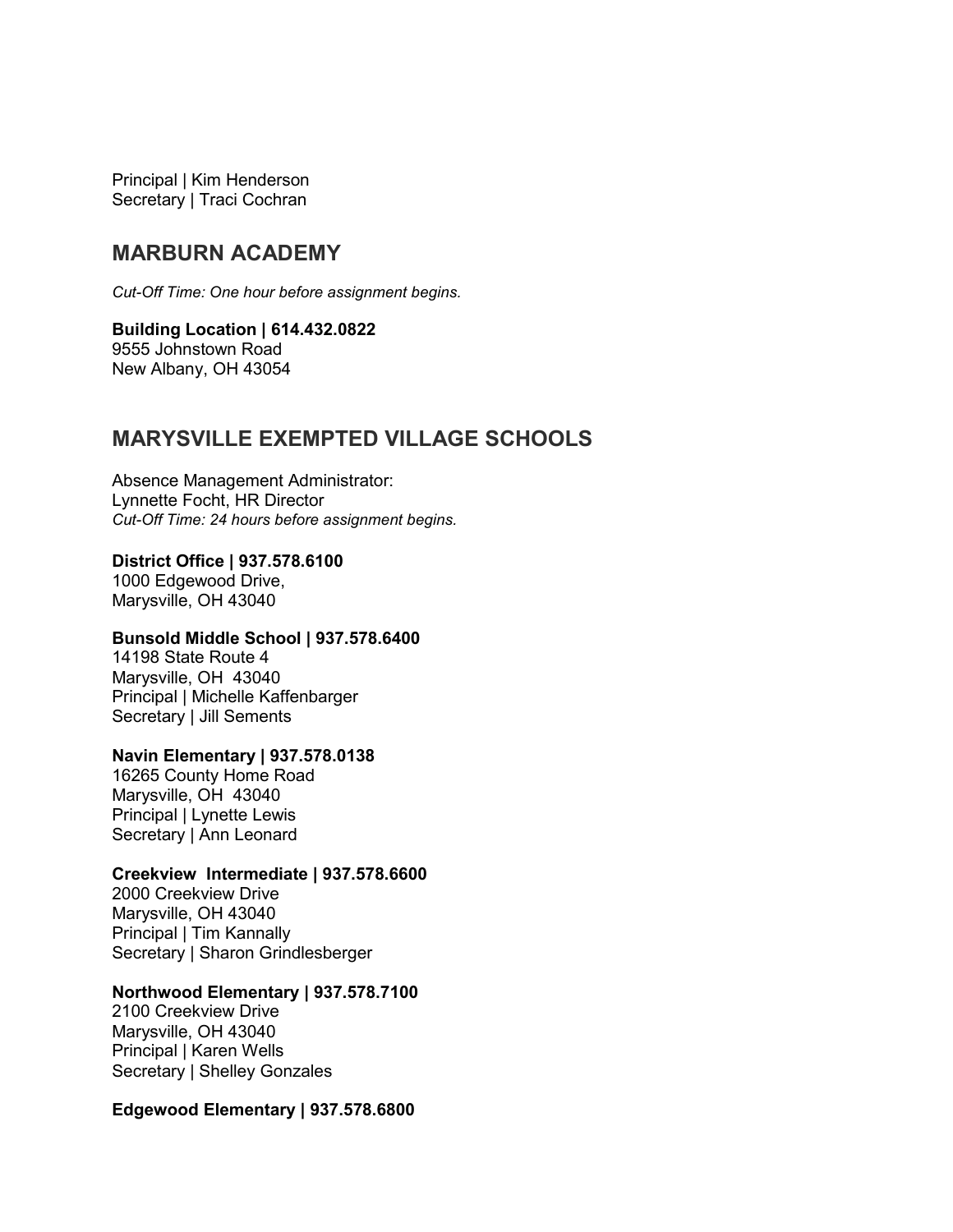203 Grove Street Marysville, OH 43040 Principal | David Hensinger Secretary | Beth McCabe

### **Raymond Elementary | 937.578.7200**

21511 Main Street Raymond, OH 43067 Principal | Carol Lentz Secretary | Sherri Mabee

### **Mill Valley Elementary | 937.578.6900**

633 Mill Wood Blvd. Marysville, OH 43040 Principal | Amy McGlenn Secretary | Candy Weikle

## **METRO ACADEMY**

Absence Management Administrator: Kathy Fries | 614.247.2276 *Cut-Off Time: 24 hours before assignment begins*

#### **Building Location**

1929 Kenny Road Columbus, OH 43210 Principal | Aimee Kennedy

## **NEW ALBANY-PLAIN LOCAL SCHOOLS**

[\(Learn more about New Albany-Plain Local Schools\)](https://www.escco.org/Downloads/New%20Albany%20HR%20Recruiting%20Subs%202020.pdf)

Absence Management Administrator: Agnes Pawlicki | [pawlicki.1@napls.us](mailto:pawlicki.1@napls.us) \*Please also contact building secretary for the assignment. *Cut-Off Time: 24 hours before assignment begins*

**District Office | 614.855.2040** 55 North High Street New Albany, OH 43054

**New Albany High School | 614.413.8300** 7600 Fodor Road New Albany, OH 43054 Principal | Dwight Carter Assistant Principal | Michael Carr and Amy Warren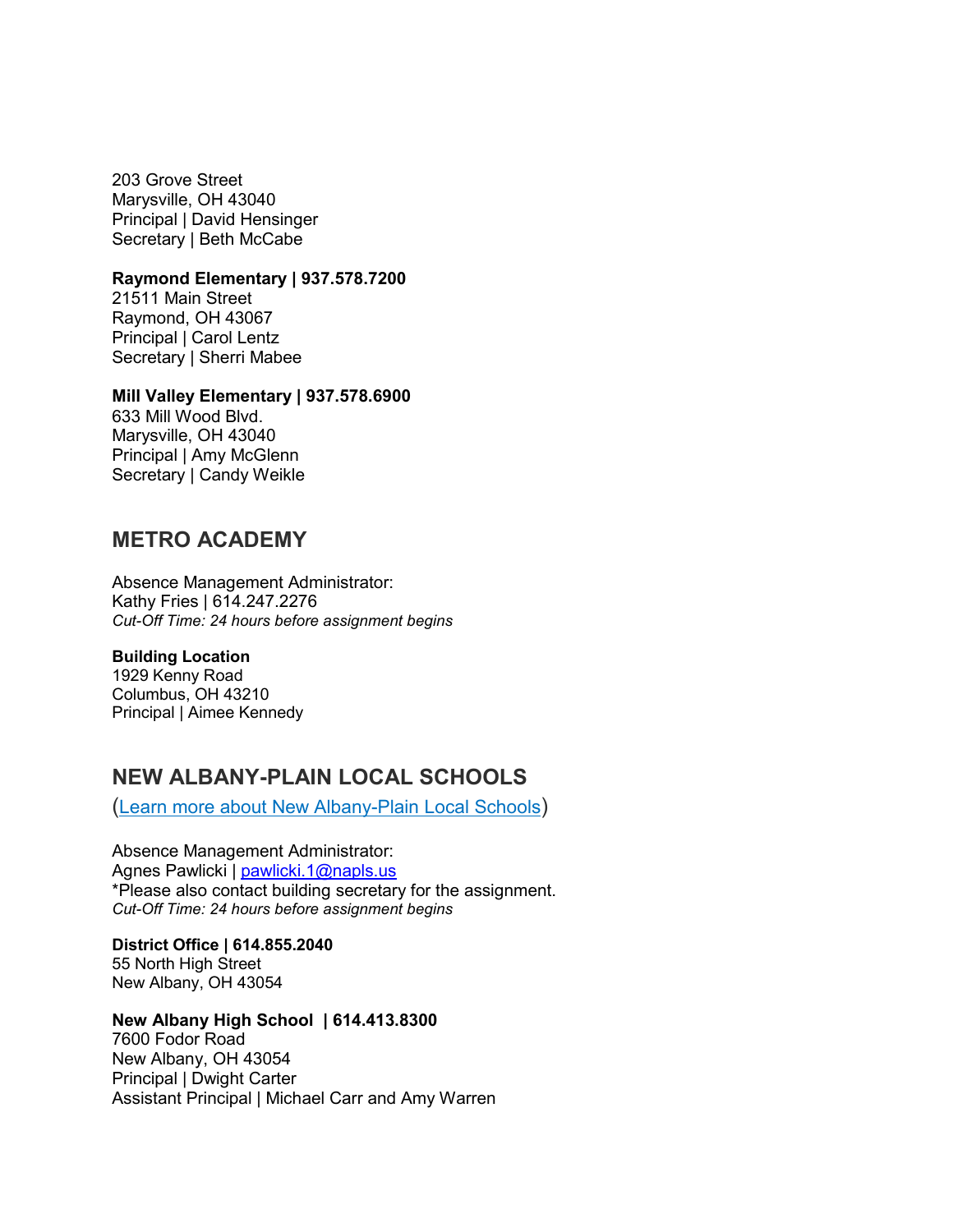### **New Albany Middle School | 614.413.8500**

6600 Dublin Granville Road New Albany, OH 43054 Principal | Donna LeBeau Assistant Principal | Elizabeth Gonda

### **\*New Albany 2-5 Elementary School | 614.413.8600**

87 North High Street New Albany, OH 43054 Principal | Teresa Smith Assistant Principal | Andrew Roeth

### **New Albany K-1 Elementary School | 614.413.8700**

5101 Swickard Woods Blvd New Albany, OH 43054 Principal | Michelle Unger Secretary | Ginger Collins | [Collins.1@napls.us](mailto:Collins.1@napls.us) | 614.413.8702

### **New Albany 2-8 Learning Facility | 614.741.3000**

177 North High Street New Albany, OH 43054 Principal | Katherine Nowak

## **NORTHRIDGE LOCAL SCHOOLS**

Absence Management Administrator: Rowena Kyle | 740.967.6631 *Cut-Off Time: 24 hours before assignment begins*

## **Northridge High School | 740.967.6651**

6066 Johnstown-Utica Rd Johnstown, OH 43031 Principal | Amy Anderson

### **Northridge Middle School | 740.967.1401**

6066 Johnstown-Utica Rd Johnstown, OH 43031 Principal | Jason Brasno

### **Northridge Intermediate School | 740.967.1401**

6066 Johnstown-Utica Rd Johnstown, OH 43031 Principal | Jason Brasno

### **\*Northridge Primary School | 740.924.2691**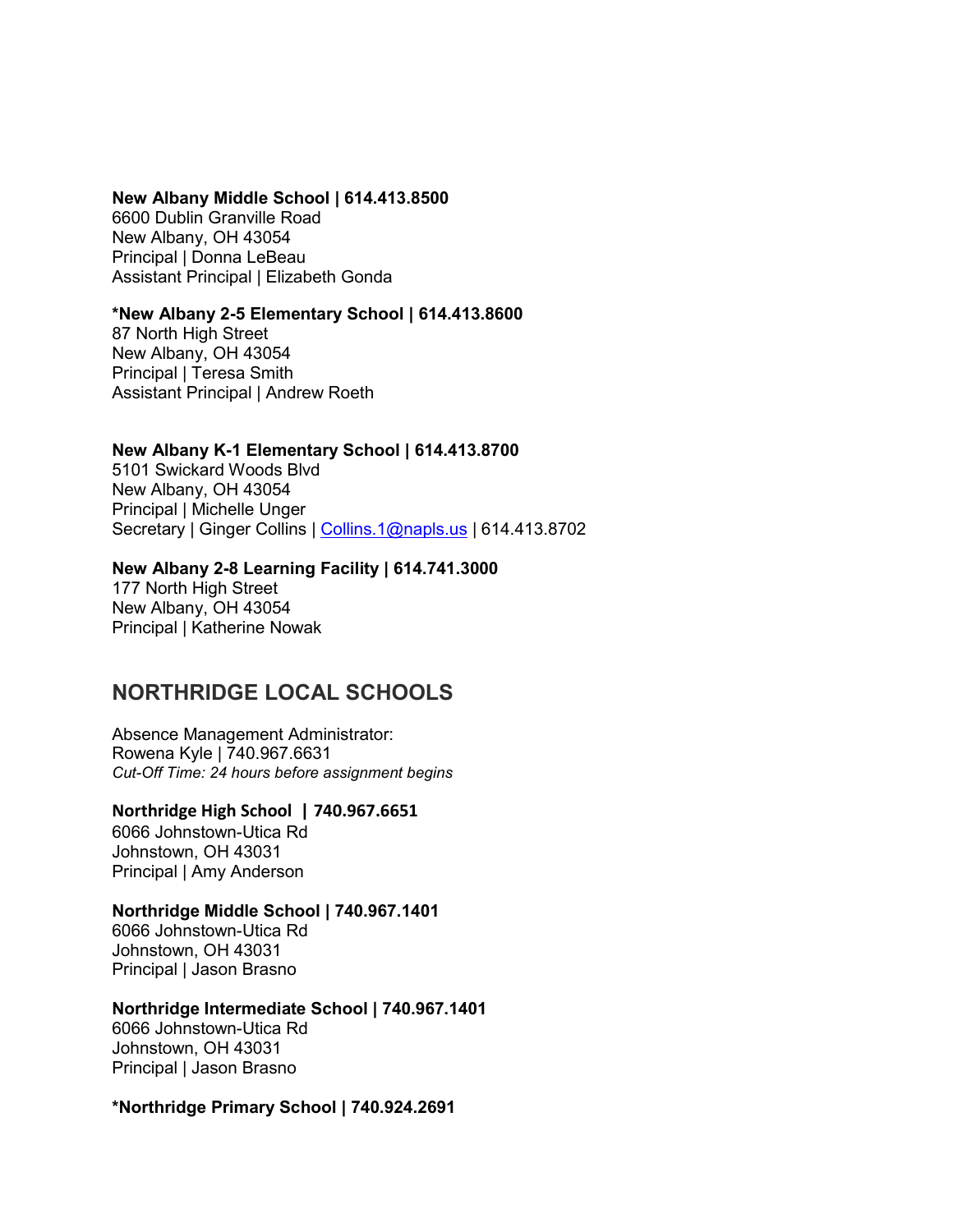124 College Street Alexandria, OH 43001 Principal | Jamie Johnson

## **OLENTANGY LOCAL SCHOOLS**

Absence Management Administrator: Caroline Dewese | 740.657.5051 | [caroline\\_dewese@olsd.us](mailto:caroline_dewese@olsd.us) (6 a.m.-2 p.m.) Jami Sager | 740.657.4018 | [jami\\_sager@olsd.us](mailto:jami_sager@olsd.us) (8 a.m.-4 p.m.) *Cut-Off Time: 48 hours before assignment begins*

## **District Office**

7840 Graphics Way Lewis Center, Ohio 43035

### **Olentangy High School | 740.657.4100**

675 Lewis Center Road Lewis Center, Ohio 43035 Principal | Michael Starner

### **Olentangy Berlin High School | 740.657.5900**

3140 Berlin Station Road Delaware, Ohio 43015 Principal | Todd Spinner

### **Olentangy Liberty High School | 740.657.4200**

3584 Home Road Powell, Ohio 43065 Principal | William Warfield

### **Olentangy Orange High School | 740.657.5100**

2840 East Orange Road Lewis Center, Ohio 43035 Principal | Trond Smith

### **Olentangy Berkshire Middle School | 740.657.5200**

2869 S. 3 B's & K Road Galena, Ohio 43021 Principal | Carla Baker

### **Olentangy Hyatts Middle School | 740.657.5400**

6885 Sawmill Parkway Powell, Ohio 43065 Principal | Derrick Gilliam

### **Olentangy Liberty Middle School | 740.657.4400**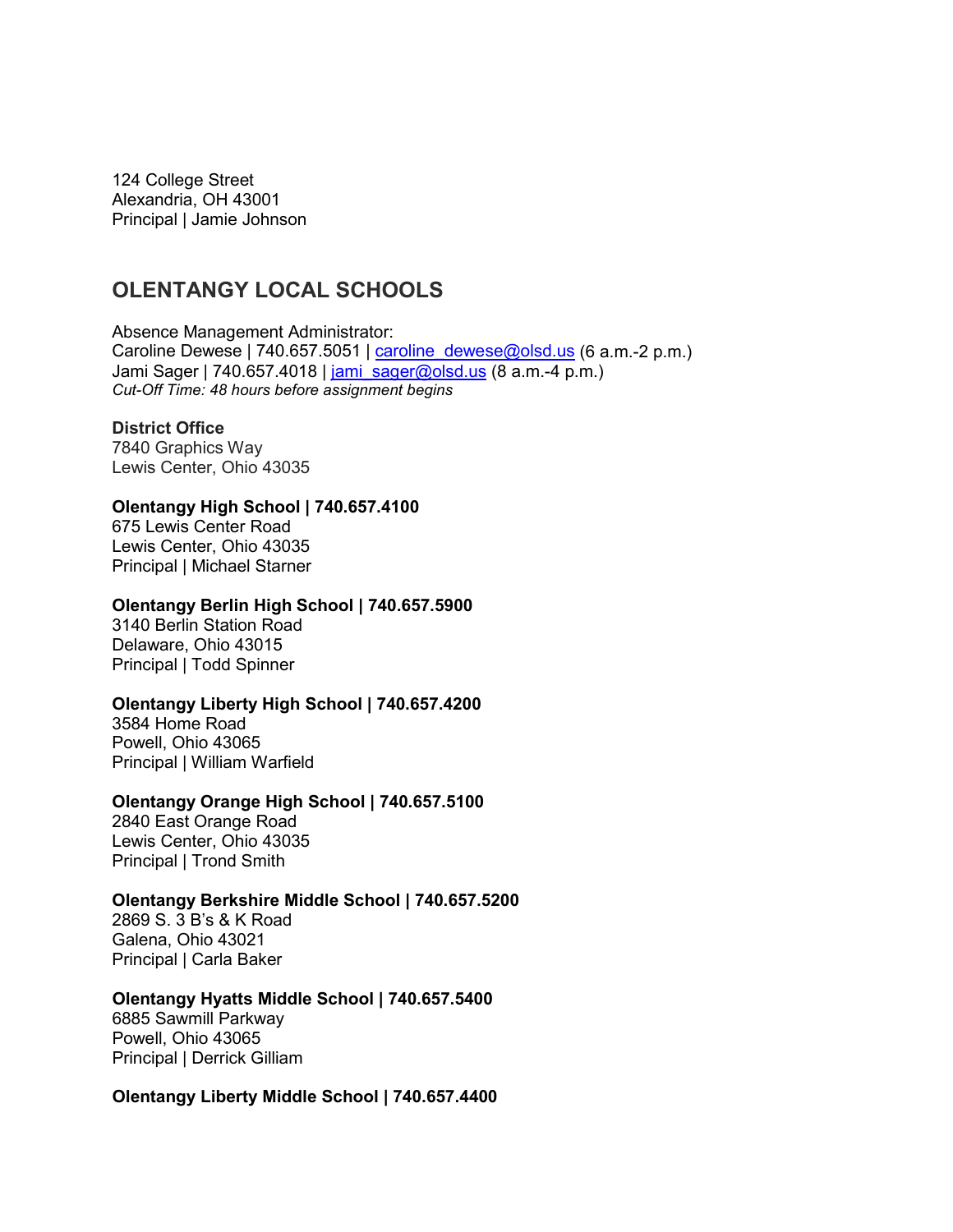7940 Liberty Road Powell, Ohio 43065 Principal | Nicole Crothers

### **Olentangy Orange Middle School | 740.657.5300**

2680 East Orange Road Lewis Center, Ohio 43035 Principal | Scott Cunningham

### **Olentangy Shanahan Middle School | 740.657.4300**

814 Shanahan Road Lewis Center, Ohio 43035 Principal | Josh McDaniels

### **Alum Creek Elementary School | 740.657.4600**

2515 Parklawn Drive Lewis Center, Ohio 43035 Principal-Brandy Worth

### **Arrowhead Elementary School | 740.657.4650**

2385 Hollenback Road Lewis Center, Ohio 43035 Principal | Bridget McMillen

### **Cheshire Elementary School | 740.657.5750**

2681 Gregory Road Delaware, Ohio 43015 Principal | Anthony Elkins

### **Freedom Trail Elementary School | 740.657.5700**

6743 Bale Kenyon Road Lewis Center, Ohio 43035 Principal | Steve Sargent

### **Glen Oak Elementary School | 740.657.5500**

7300 Blue Holly Drive Lewis Center, Ohio 43035 Principal | Jaclyn Roscoe

## **Heritage Elementary School | 740.657.5000**

679 Lewis Center Road Lewis Center, Ohio 43035 Principal | Susan Staum

## **Indian Springs Elementary School | 740.657.4950**

3828 Home Road Powell, Ohio 43065 Principal | Chris Heuser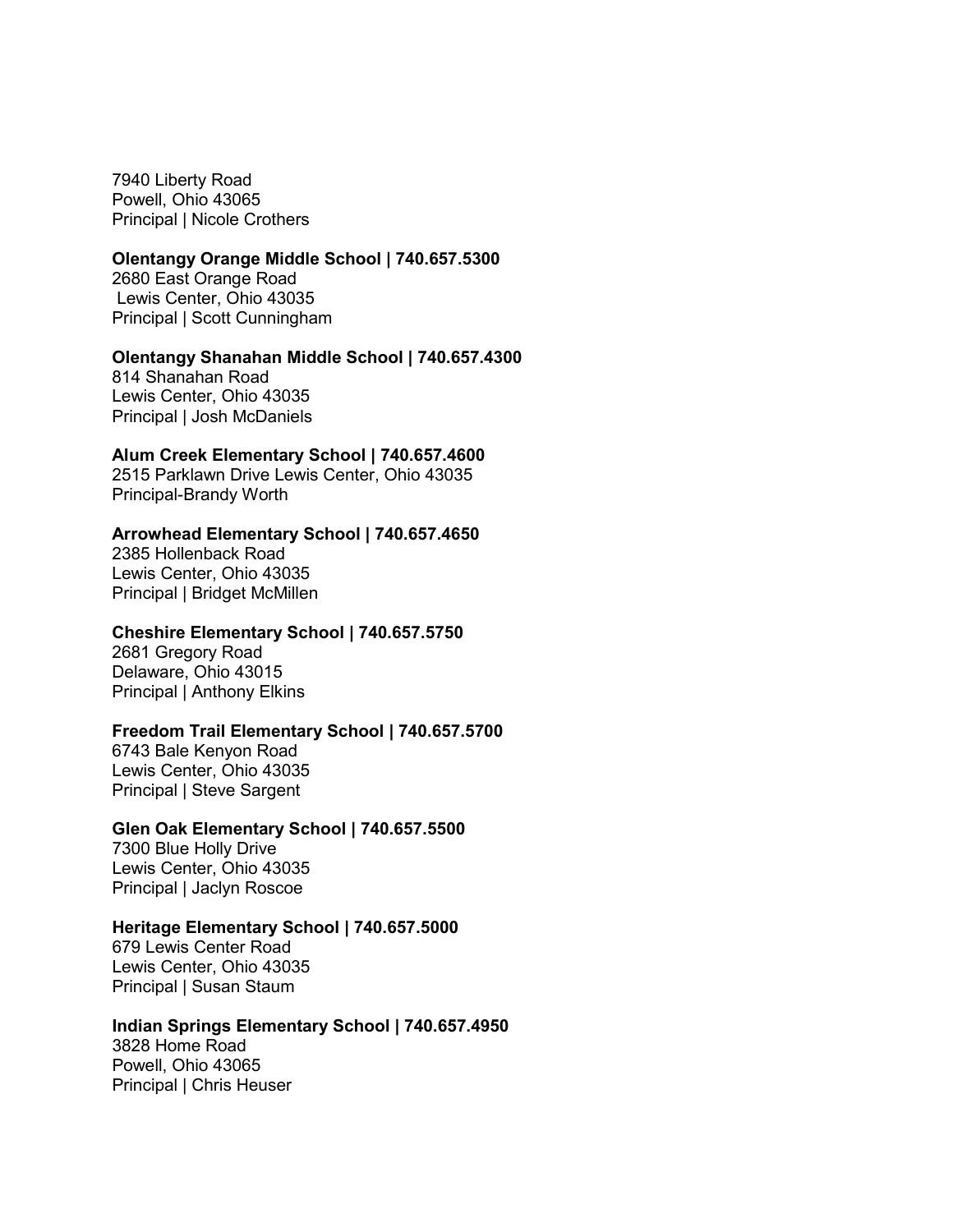## **JohnnyCake Corners Elem. School | 740.657.5650**  6783 Falling Meadows Drive

Galena, Ohio 43021 Principal | Peter Stern

## **Liberty Tree Elementary | 740.657.5600**

6877 Sawmill Parkway Powell, Ohio 43065 Principal | Terri Caton

### **Oak Creek Elementary School | 740.657.4700**

1256 Westwood Drive Lewis Center, Ohio 43035 Principal | Julie Lather

## **Olentangy Meadows Elementary | 740.657.5550**

8950 Emerald Hill Drive Lewis Center, Ohio 43035 Principal | Kristin Baker

### **Scioto Ridge Elementary School | 740.657.4800**

8715 Big Bear Avenue Powell, Ohio 43065 Principal | Melany Ondrus

## **Tyler Run Elementary School | 740.657.4900**

580 Salisbury Drive Powell, Ohio 43065 Principal | Jennifer Mazza

## **Walnut Creek Elementary School | 740.657.4750**

5600 Grand Oak Boulevard Galena, Ohio 43021 Principal | Michelle Seitz

## **Wyandot Run Elementary School | 740.657.4850**

2800 Carriage Road Powell, Ohio 43065 Principal | Mo Ross

## **TOLLES CAREER & TECHNICAL CENTER**

Absence Management Administrator: Debbie Foster | 614.873.4666 x207 or x208 *Cut-Off Time: Four hours before assignment begins*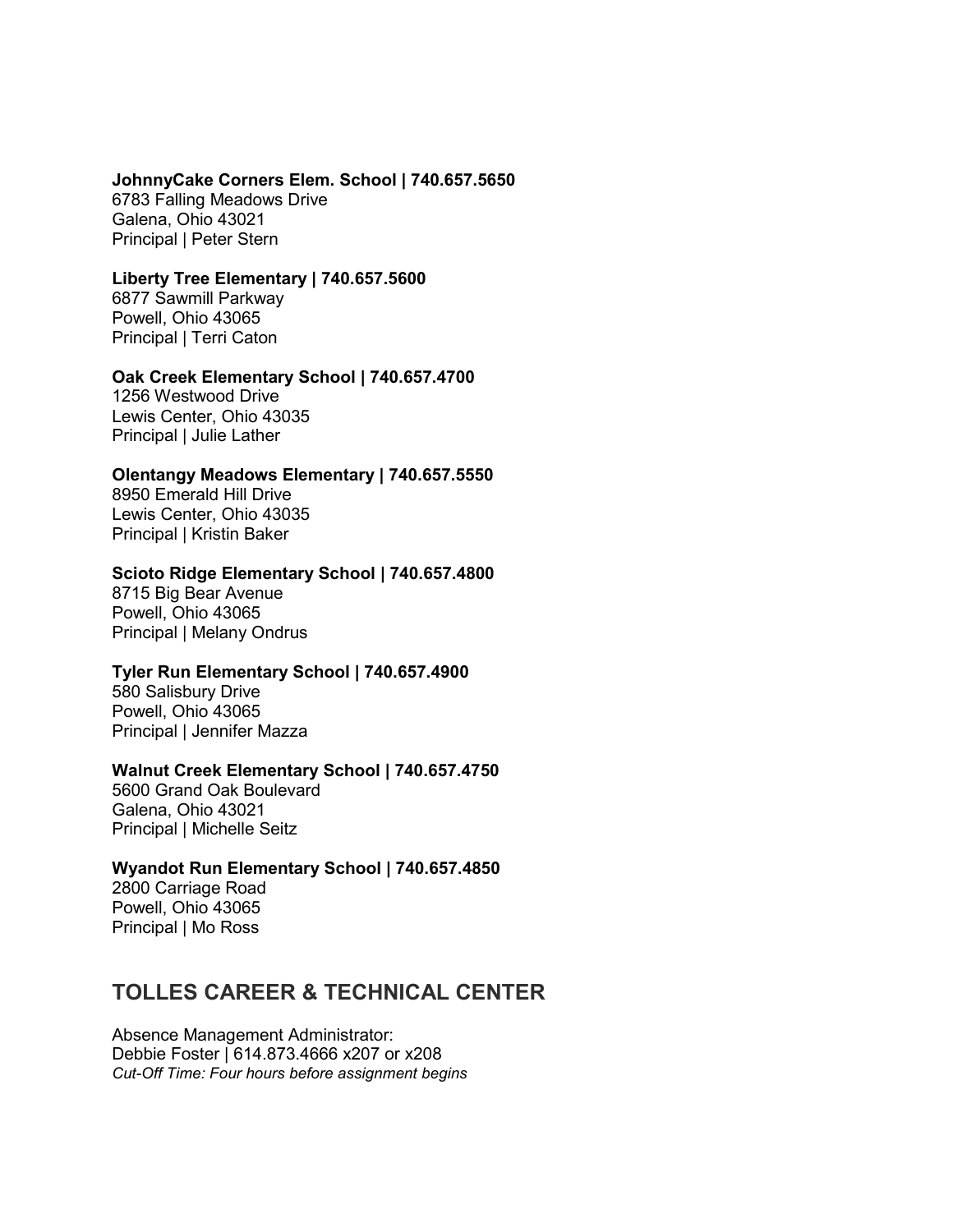**Building Location | 614.873.4666** 7877 US Highway 42 Plain City, OH 43064

## **UPPER ARLINGTON CITY SCHOOLS**

Absence Management Administrator: Kristy Garrison, Barb Pardi | 614.487.5000 *Cut-Off Time: 7:00 a.m. day of assignment*

### **District Office | 614.487.5000**

1950 North Mallway Drive Upper Arlington, Ohio 43221

### **\*Upper Arlington High School | 614.487.5200**

1650 Ridgeview Road Upper Arlington, Ohio 43221 Principal | Ryan McClure Secretary | Cathy Thomas

### **\*Hastings Middle School | 614.487.5100**

1850 Hastings Lane Upper Arlington, Ohio 43220 Principal | Robb Gonda Secretary | Melissa Thien

### **\*Jones Middle School | 614.487-5080**

2100 Arlington Avenue Upper Arlington, Ohio 43221 Principal | Shelly Hughes Secretary | Jodi Mague

### **Barrington Road Elementary | 614.487.5180**

1780 Barrington Road Upper Arlington, Ohio 43221 Principal | Jason Fine Secretary | Tammy Duill

### **Greensview Elementary | 614.487.5050**

4301 Greensview Drive Upper Arlington, Ohio 43220 Principal | Jason Wulf Secretary | Amy Estepp

**Tremont Elementary | 614.487.5170**  2900 Tremont Road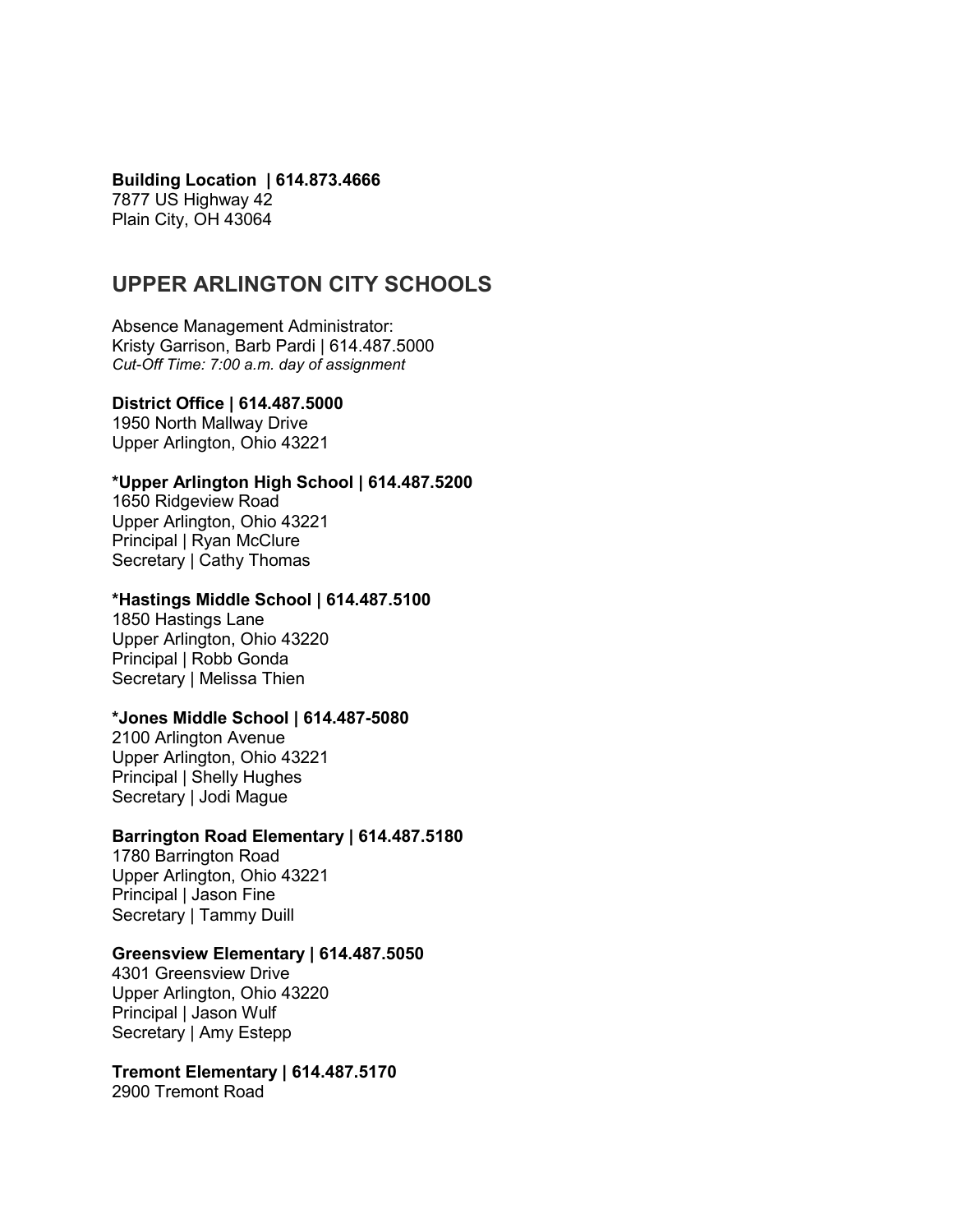Upper Arlington, Ohio 43221 Principal | Tom Bates Secretary | Dawn Kirkbride

### **Wickliffe Progressive | 614.487.5150**

2405 Wickliffe Road Upper Arlington, Ohio 43221 Principal | Chris Collaros Secretary | Sheila Millard

### **\*Windermere Elementary | 614.487.5060**

4101 Windermere Road Upper Arlington, Ohio 43220 Principal | Julie Nolan Secretary | Mary Ann Seeler

**Burbank Early Childhood School | 614.487.5155** 4770 Burbank Drive Columbus, OH 43220

## **THE WELLINGTON SCHOOL**

3650 Reed Road Columbus, OH 43220 614.457.7883

## **WESTERVILLE CITY SCHOOLS**

Absence Management Administrator: Deborah Asta | 614.797.5737 *Cut-Off Time: Four hours before assignment begins*

### **District Office**

936 Eastwind Drive, Suite 200 Westerville, OH 43081

### **Westerville Central High School | 614.797.6800**

7118 Mt. Royal Avenue Westerville, OH 43082 Principal | Todd D. Spinner Secretary | Barbara Coppens | 614.797.6803

### **Westerville North High School | 614.797.6200**

950 County Line Road Westerville, OH 43081 Principal | Kurt Yancey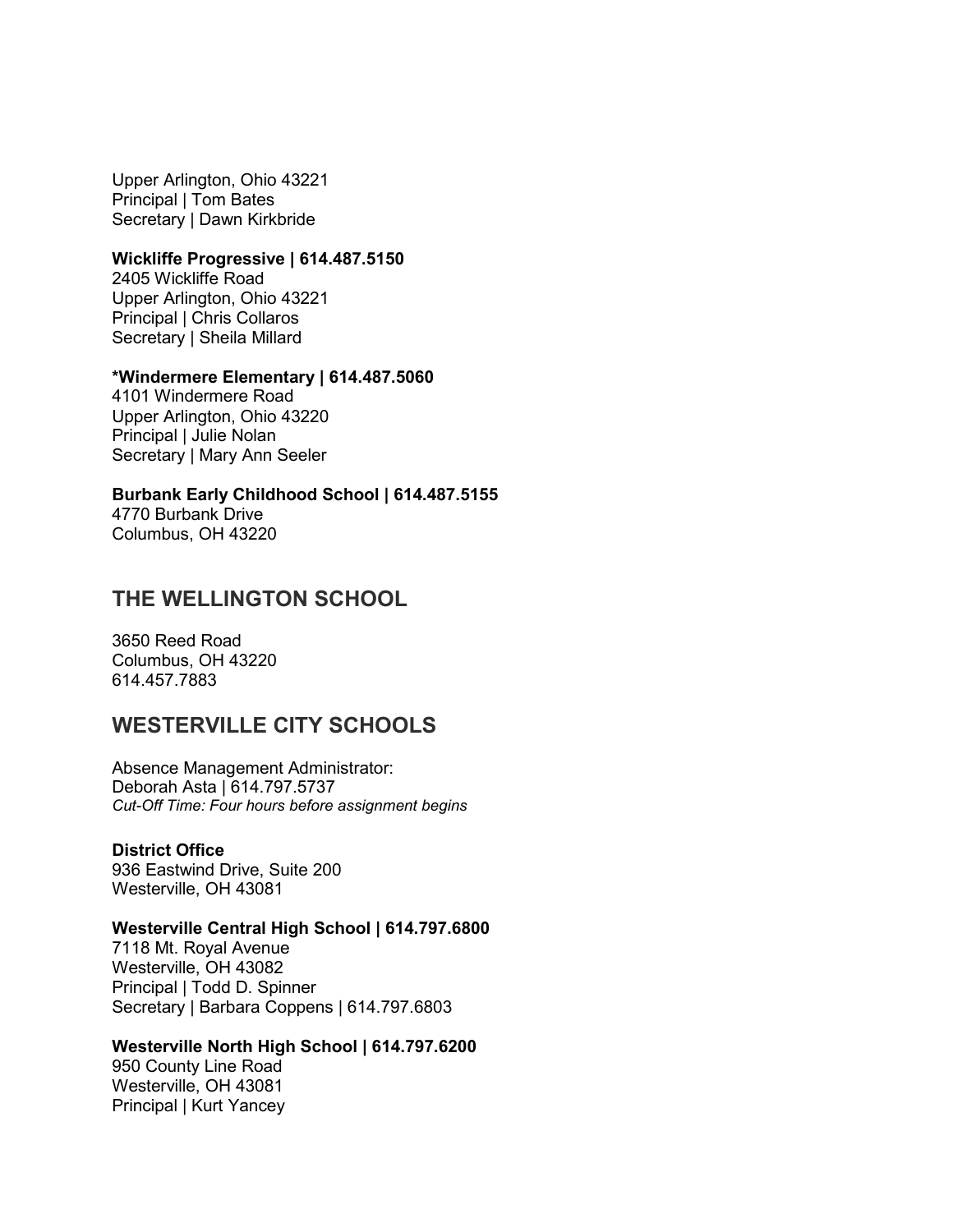Secretary | Lisa DeSalle | 614.797.6200

### **Westerville South HS | 614.797.6000**

303 So. Otterbein Avenue Westerville, OH 43081 Principal | Michael Starner Secretary | Beverly Davis | 614.797.6015

### **Blendon Middle School | 614.797.6400**

223 S. Otterbein Avenue Westerville, OH 43081 Principal | Kendall Harris Secretary | Tina Schowalter | 614.797.6402

### **Genoa Middle School | 614.797.6500**

5948 S. Old 3C Highway Westerville, OH 43082 Principal | Scott Gaddis Secretary | Kyleigh Bishop | 614.797.6809

### **Heritage Middle School | 614.797.6600**

390 North Spring Road Westerville, OH 43082 Principal | Joseph Kacsandi Secretary | Mary K Behrend-Williams | 614.797.6607

### **Walnut Springs Middle | 614.797.6700**

888 East Walnut Street Westerville, OH 43081 Principal | Becca Yanni Secretary | Vicki Kielmeyer | 614.797.6707

#### **Alcott Elementary | 614.797-7350**

7117 Mount Royal Avenue Westerville, OH 43082 Principal | Lauren DeMars Secretary | Marsha Williams 614.797.7352

### **Annehurst Elementary | 614.797.7000**

925 West Main Street Westerville, OH 43081 Principal | Earl Rahm Secretary | Shannon Whitmer 614.797.7002

### **Cherrington Elementary | 614.797.7050**

522 Cherrington Road Westerville, OH 43081 Principal | Andrew Heck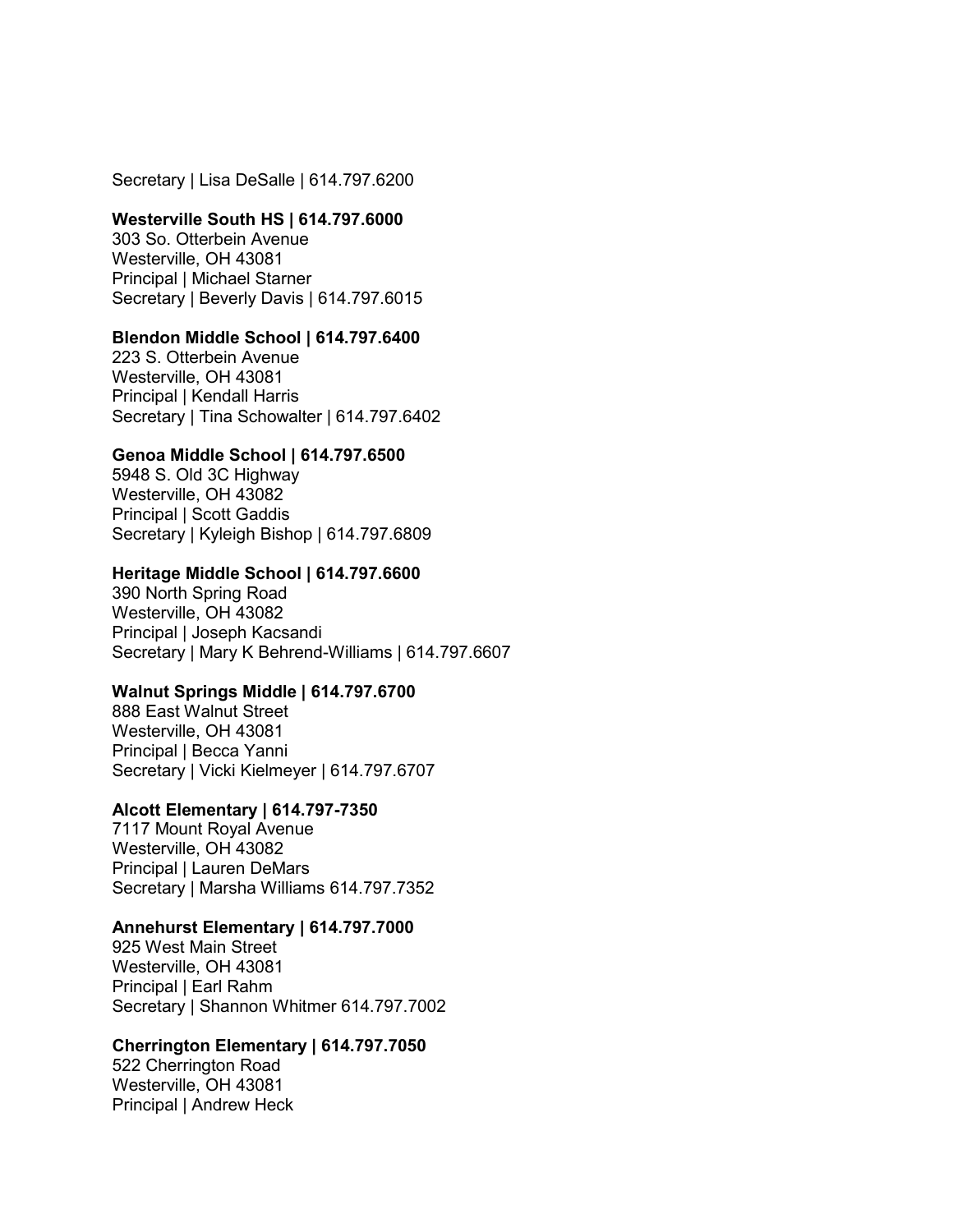Secretary | CJ McGinty | 614.797.7052

### **Fouse Elementary | 614.797.7400**

5800 S. Old 3C Highway Westerville, OH 43082 Principal | Robb Stranges Secretary | Amy Emler | 614.797.7402

### **Huber Ridge Elementary | 614.797.7150**

5757 Buenos Aires Blvd. Westerville, OH 43081 Principal | Christopher Blados Secretary | Jennifer Aronhalt | 614.797.7154

#### **Longfellow Kindergarten Center**

120 Hiawatha Avebue Westerville, OH 43081 Principal | Chris Dolittle Secretary | Mary Zarley |614.797.7182

### **McVay Elementary | 614.797.7230**

270 S. Hempstead Road Westerville, OH 43081 Principal | Scott May Secretary | Sandy Spohn 614.797.7230

### **Mark Twain Elementary | 614.797.7200**

799 East Walnut Street Westerville, OH 43081 Principal | Vicki Moss Secretary | Susan Kaul 614.797.7202

#### **Preschool Program at the Early Learning Center**

936 Eastwind Drive Westerville, OH 43081 Main Office | p: 614.797.7450 | f: 614.797.7451 Suzanne Kile | Director of Preschool Services Secretary | Amy Kennedy | 614.797.7452

#### **Whittier Elementary | 614.797.7300**

130 East Walnut Street Westerville, OH 43081 Principal | Cheryl Relford Secretary | Gabriele Harvel | 614.797.7302

### **Wilder Elementary | 614.797.7330**

6375 Goldfinch Drive Westerville, OH 43081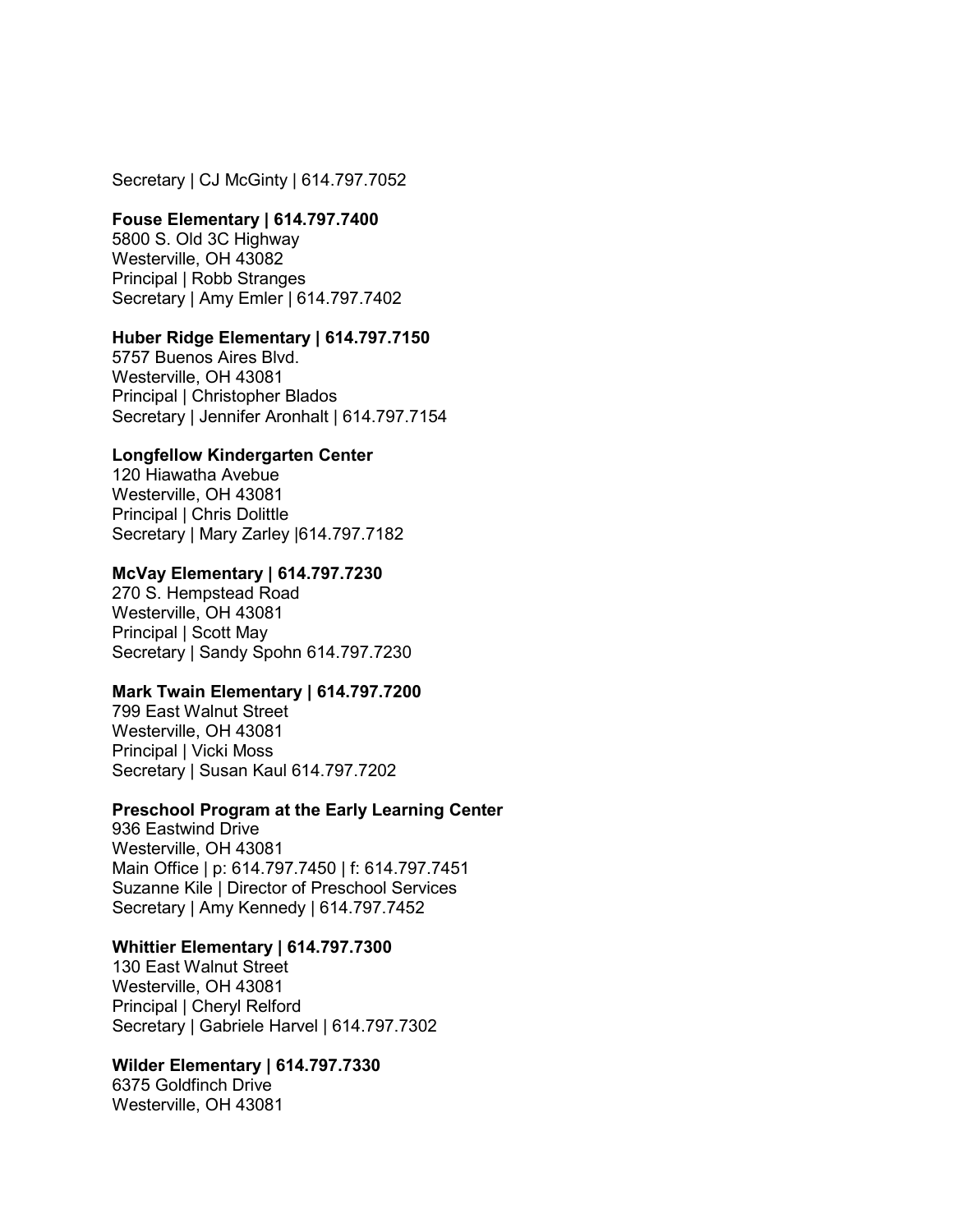Principal | Victoria Hazlett Secretary | Sharon Pendy 614.797.7332

## **WHITEHALL CITY SCHOOLS**

Absence Management Administrator: Sharon James | 614.417.5004 *Cut-Off Time: Two hours before assignment begins*

### **Whitehall Yearling High School**

675 South Yearling Rd Whitehall, OH 43213 Principal | Paul Smathers | 614.417.5101

### **Rosemore Middle School**

4800 Langley Avenue Whitehall, OH 43213 Principal | Rochelle Rankin | 614.417.5201

### **Beechwood Elementary School**

455 Beechwood Road Whitehall, OH 43213 Principal | Eric Riddle | 614.417.5301

## **Etna Road Elementary School**

4531 Etna Road Whitehall, OH 43213 Principal | Julie Kenney-Smith | 614.417.5401

## **Kae Avenue Elementary School**

4750 Kae Avenue Whitehall, OH 43213 Principal | Chris Hardy | 614.417.5601

## **C. Ray Williams Early Childhood Center**

4738 Kae Avenue Whitehall, OH 43213 Director | Shirley Drake |614.417.5680

## **WORTHINGTON CITY SCHOOLS**

Absence Management Administrator: Karen Holt | 614.450.6000 *Cut-Off Time: 72 hours before assignment begins*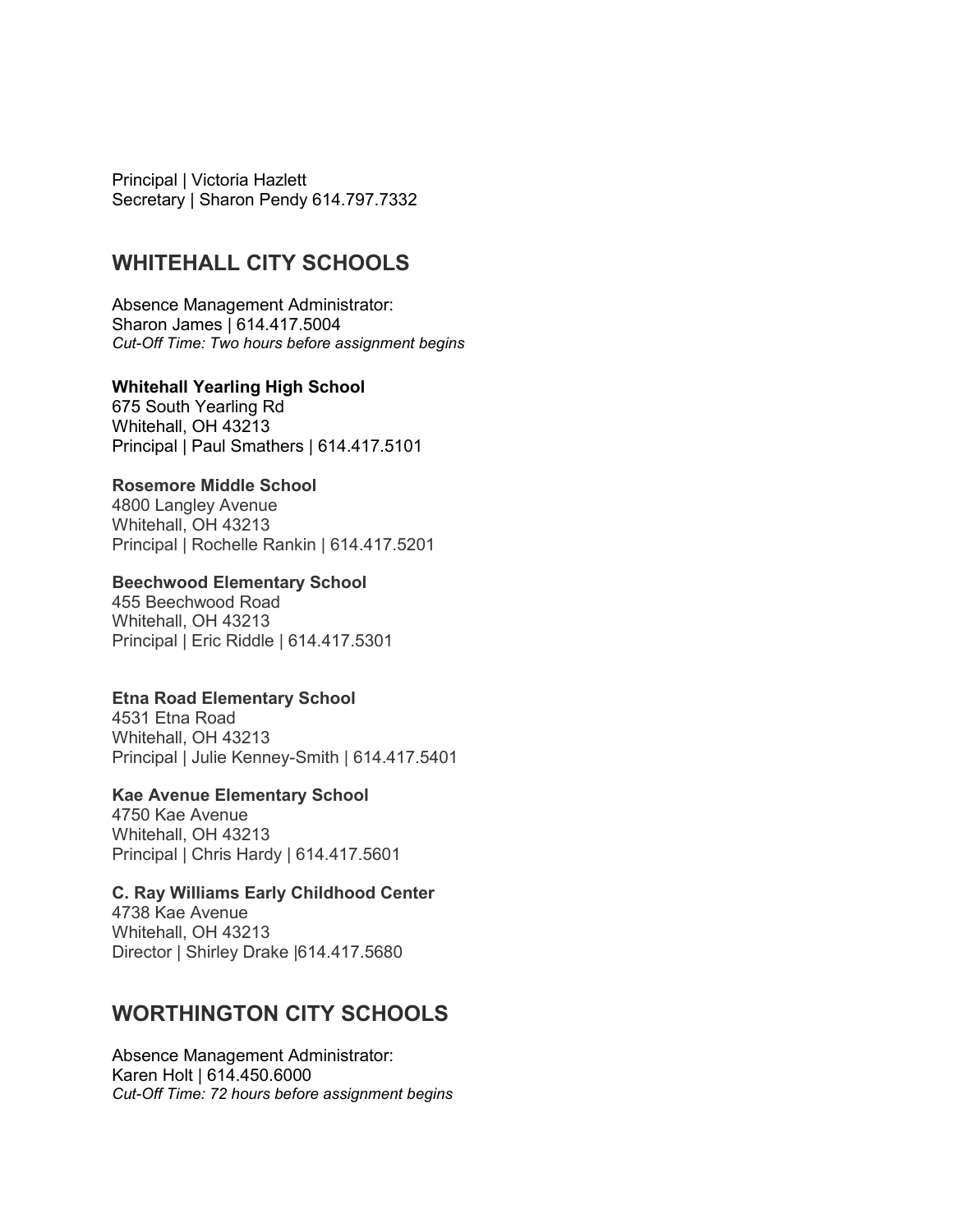**District Office** 200 East Wilson Bridge Road Worthington, OH 43085

### **Thomas Worthington High School | 614.450.6200**

300 West Granville Road Worthington, OH 43085 Principal | Pete Scully Secretaries | Tammy Johnson, Jill Burkholder

### **Worthington Kilbourne High School | 614.450-6400**

1499 Hard Road Columbus, OH 43235 Principal | Angie Adrean Secretary | Sharon DeSantis

### **Kilbourne Middle School | 614.450.4200**

50 East Dublin-Granville Road Worthington, OH 43085 Principal | Jim Gaskill Secretaries | Peggy Maze, Julie O'Donnell

### **McCord Middle School | 614.450.4000**

1500 Hard Road Columbus, OH 43235 Principal | Michael Kuri Secretaries | Kathy Roush, Liane Ruder

### **Phoenix Middle School | 614.450.4100**

2341 Snouffer Road Worthington, OH 43085 Principal | Adam Schrig Secretary | Chrissy Cavaluchy

### **Bluffsview Elementary | 614.450.5100**

711 Linworth Avenue Columbus, OH 43235 Principal | Cindy Fox Secretary | Ann Halpin

### **Brookside Elementary | 614.450.5300**

6700 McVey Blvd Columbus, OH 43235 Principal | Dan Girard Secretary | Nancy Demarchi

### **Colonial Hills Elementary | 614.450.5400**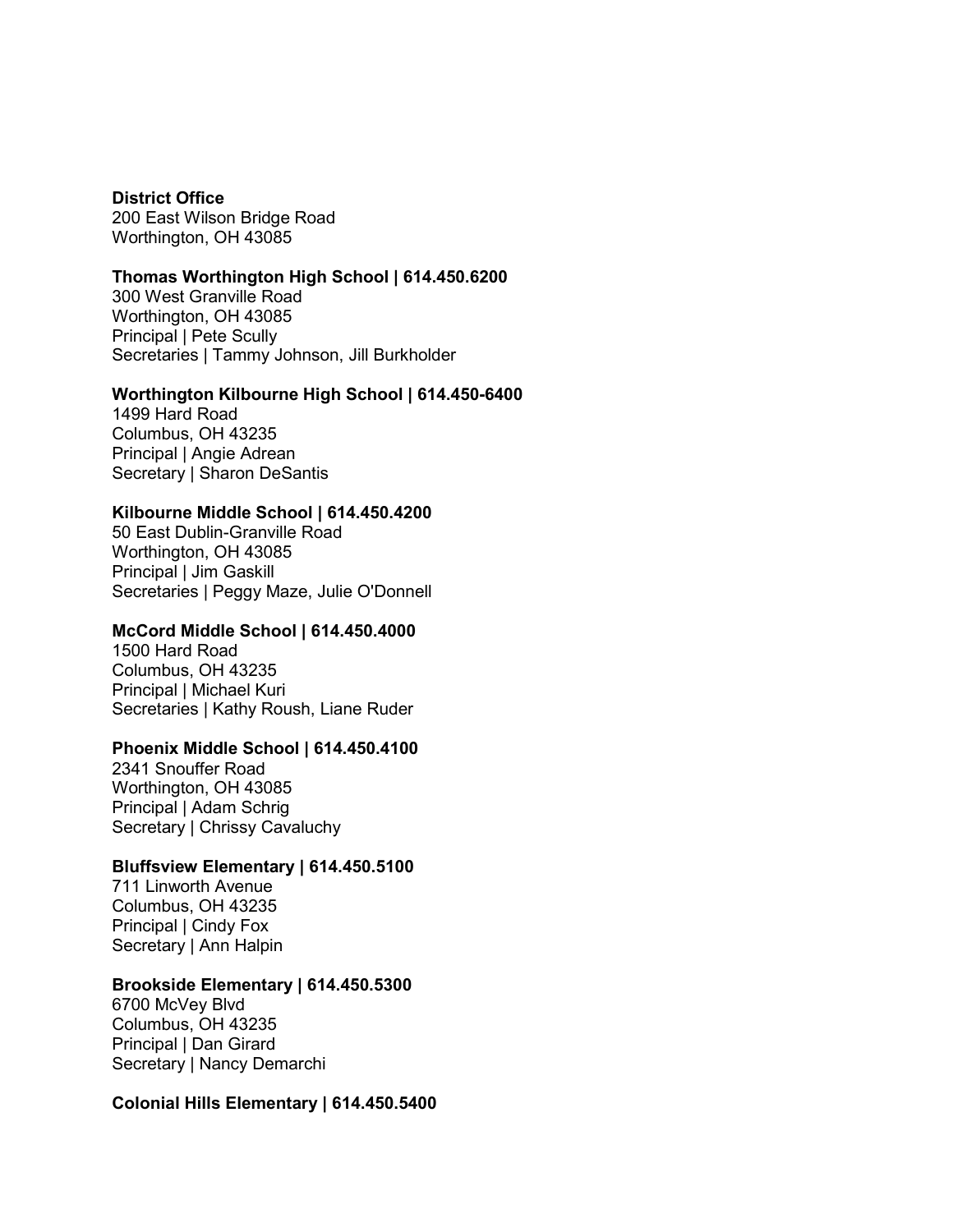5800 Greenwich Street Worthington, OG 43085 Principal | Madeline Partlow Secretary | Jodi Nichols

#### **Evening Street Elementary | 614.450.4400**

885 Evening Street Worthington, OH 43085 Principal | Mary Rykowski Secretaries | Marsha Given, Cindy Leonard

### **Granby Elementary | 614.450.4500**

1490 Hard Road Columbus, OG 43235 Principal | Patti Schlaegel Secretary | Sherilyn Fitz

### **Liberty Elementary | 614.450.5200**

8081 Saddle Run Powell, Ohio 43065 Principal | Holly Coombs Secretary | Joyce Hofacre

### **Slate Hill Elementary | 614.450.5000**

7625 Alta View Blvd Worthington, OH 43085 Principal | Ken Pease Secretary | Barb White

#### **Sutter Park Elementary | 614.450.4900**

1850 Sutter Parkway Worthington, OG 43085 Principal | Renee Linn Secretary | Nancy Kirchhofer

### **Wilson Hill Elementary | 614.450.4800**

6500 Northland Road Worthington, OH 43085 Principal | Matthew Keller Secretary | Kathy Roush

### **Worthington Estates Elementary | 614.450.4600**

6760 Reiber Street Worthington, OH 43085 Principal | Tom Forsgren Secretary | Sue DeRose

#### **Worthington Hills Elementary | 614.450.3400**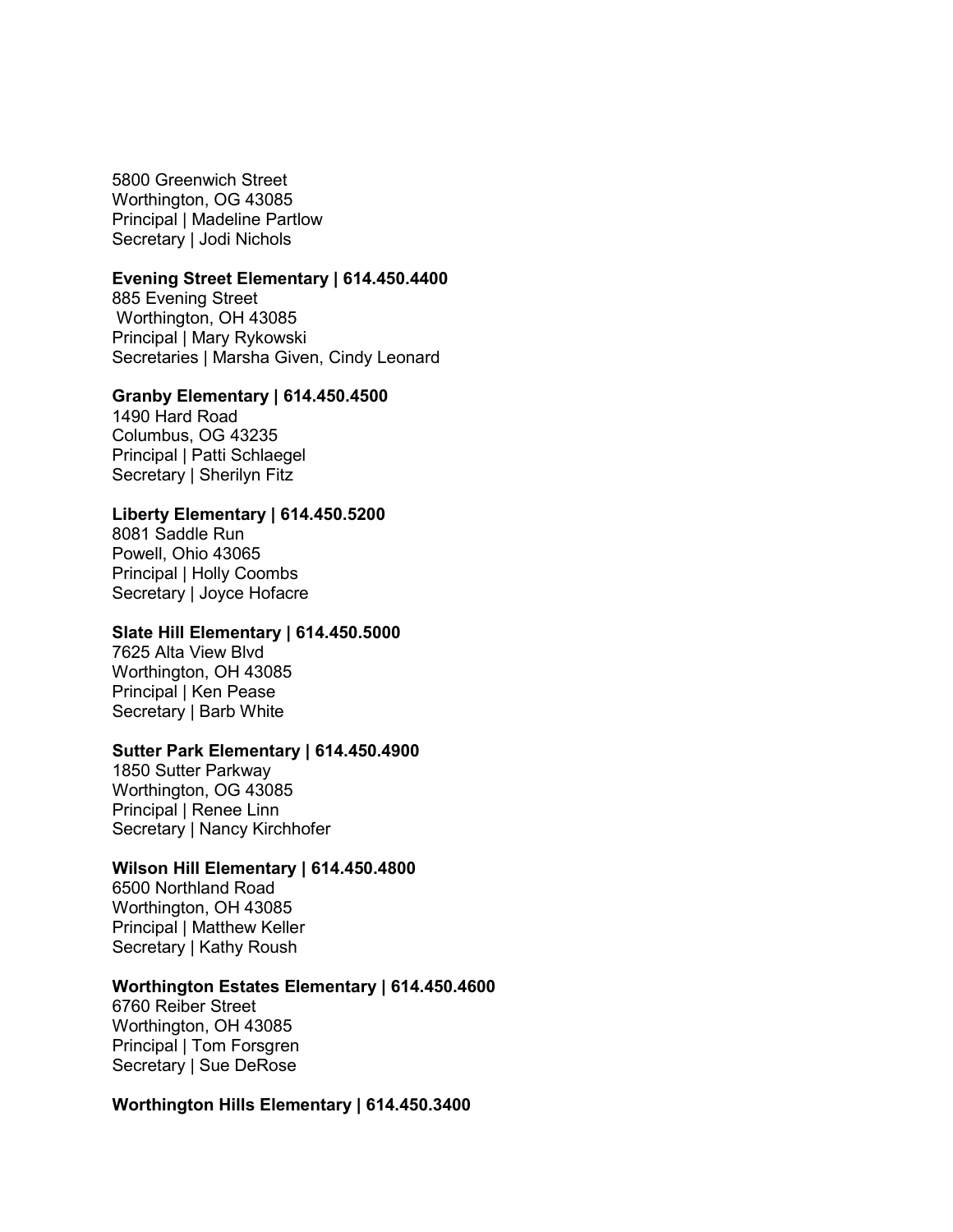1221 Candlewood Drive Columbus, OH 43235 Principal | Joseph Jude Secretary | Laura Charles

### **Worthington Park Elementary | 614.450.5500**

500 Park Road Westerville, OH 43081 Principal | Joy Tremmel Secretary | Renee Fisher

## **ESC CLASSROOMS**

Absence Management Administrator: Susan Cronin | 614.445.3750 | susan.cronin@escco.org *Cut-Off Time: Two hours before assignment begins.*

## **BEXLEY CITY SCHOOLS**

Montrose Elementary 2555 E. Main Street Bexley, OH 43209

#### **COLUMBUS STATE**

WINGS Program (2 Classrooms) Nestor Hall, Room 020 550 E. Spring Street Columbus, OH 43215

### **FAIRBANKS LOCAL SCHOOLS**

Fairbanks Elementary School 11140 State Route 38 Milford Center, OH 43045

### **OHIO STATE UNIVERSITY**

Project Plus Lincoln Tower #219 1800 Cannon Drive Columbus, OH 43210

STEP Lincoln Tower #219 1800 Cannon Drive Columbus, OH 43210

### **SOUTH-WESTERN CITY SCHOOLS**

Buckeye Woods Elementary 2525 Holton Road Grove City, OH 43123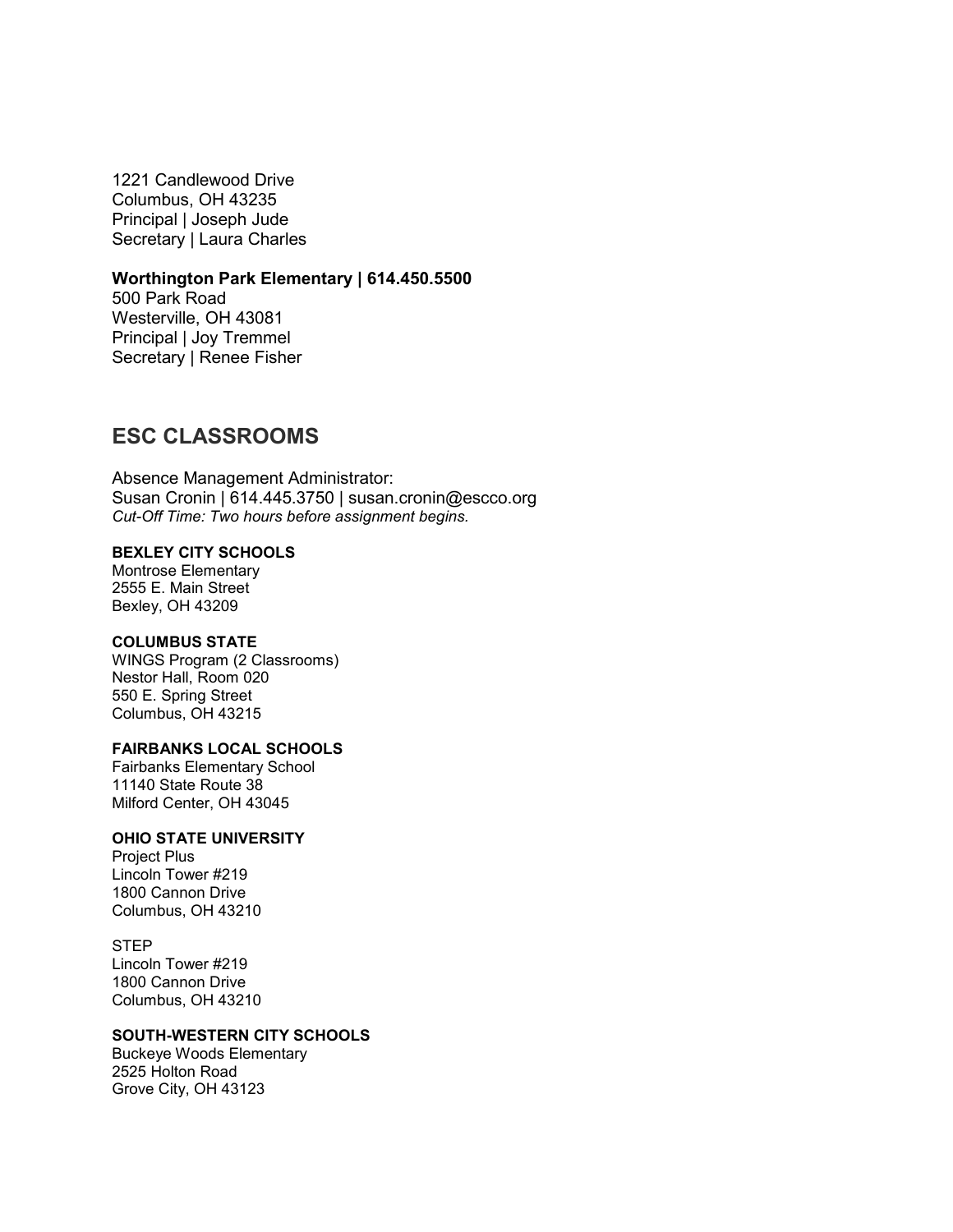Darby Woods Elementary 255 Westwoods Boulevard Galloway, OH 43119

Darbydale Elementary 7000 London Groveport Road Grove City, OH 43123

J.C. Sommer Elementary 3055 Kingston Avenue Grove City, OH 43123

Highland Park Elementary 2600 Cameron Street Grove City, OH 43123

Prairie Lincoln Elementary 117 Norton Road Columbus, OH 43228

Prairie Norton Elementary 105 Norton Road Columbus, OH 43228

Richard Avenue Elementary 3646 Richard Avenue Grove City, OH 43123

Jackson Middle School 2271 Holton Road Grove City, OH 43123

Franklin Woods Intermediate 1831 Finland Avenue Columbus, OH 43223

Hayes Intermediate School 3191 Park Street Grove City, OH 43123

Norton Middle School 21 Norton Road Columbus, OH 43228

Park Street Intermediate School 3205 Park Street Grove City, OH 43123

Grove City High School 4665 Hoover Road Grove City, OH 43123

Westland High School